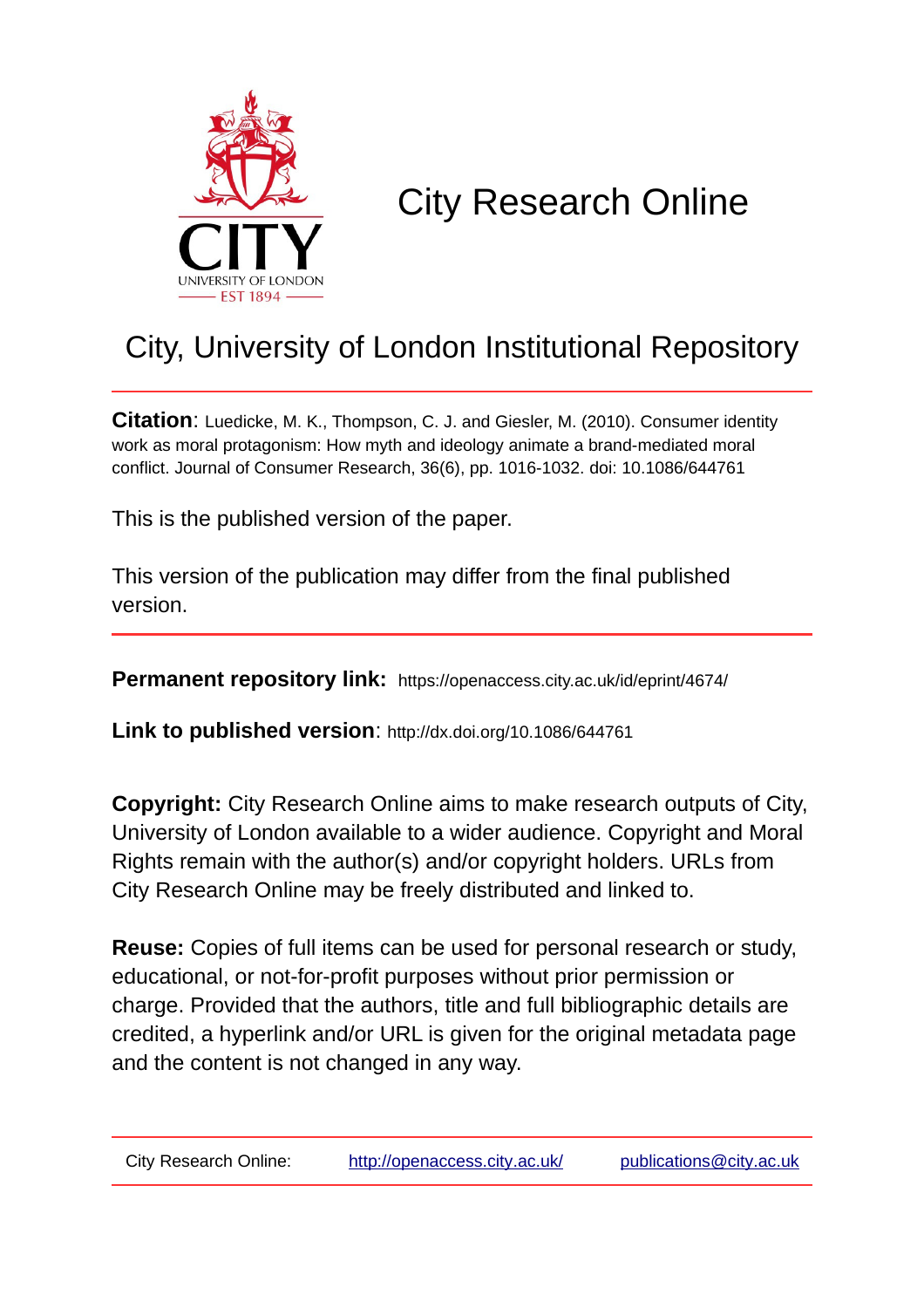

## Journal of Consumer Research, Inc.

Consumer Identity Work as Moral Protagonism: How Myth and Ideology Animate a Brand‐ Mediated Moral Conflict Author(s): Marius K. Luedicke, Craig J. Thompson, and Markus Giesler Source: Journal of Consumer Research, Vol. 36, No. 6 (April 2010), pp. 1016-1032 Published by: [The University of Chicago Press](http://www.jstor.org/action/showPublisher?publisherCode=ucpress) Stable URL: http://www.jstor.org/stable/10.1086/644761 Accessed: 06/01/2015 06:47

Your use of the JSTOR archive indicates your acceptance of the Terms & Conditions of Use, available at <http://www.jstor.org/page/info/about/policies/terms.jsp>

JSTOR is a not-for-profit service that helps scholars, researchers, and students discover, use, and build upon a wide range of content in a trusted digital archive. We use information technology and tools to increase productivity and facilitate new forms of scholarship. For more information about JSTOR, please contact support@jstor.org.



*The University of Chicago Press* and *Journal of Consumer Research, Inc.* are collaborating with JSTOR to digitize, preserve and extend access to *Journal of Consumer Research.*

http://www.jstor.org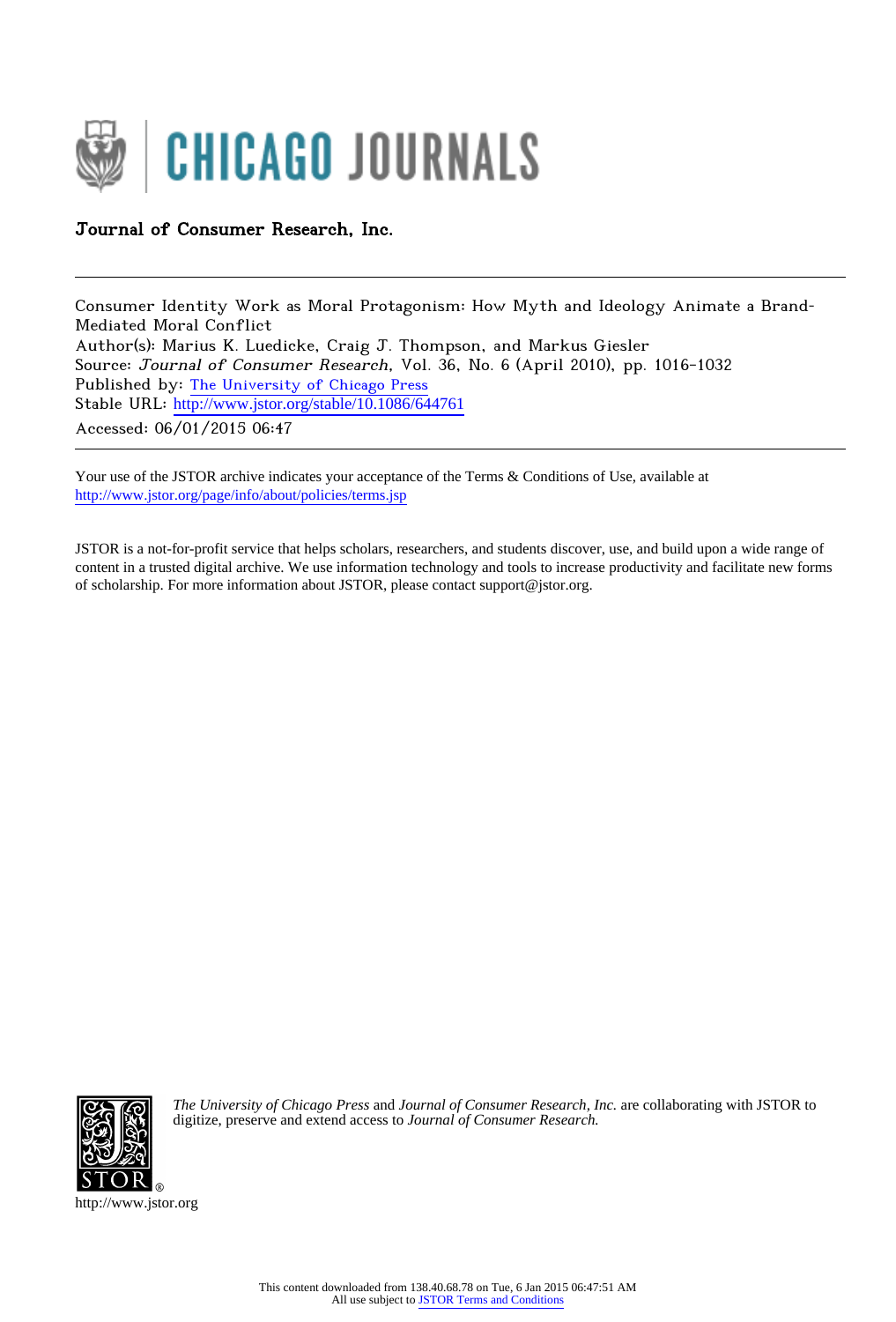## **Consumer Identity Work as Moral Protagonism: How Myth and Ideology Animate a Brand-Mediated Moral Conflict**

MARIUS K. LUEDICKE CRAIG J. THOMPSON MARKUS GIESLER

> Consumer researchers have tended to equate consumer moralism with normative condemnations of mainstream consumer culture. Consequently, little research has investigated the multifaceted forms of identity work that consumers can undertake through more diverse ideological forms of consumer moralism. To redress this theoretical gap, we analyze the adversarial consumer narratives through which a brand-mediated moral conflict is enacted. We show that consumers' moralistic identity work is culturally framed by the myth of the moral protagonist and further illuminate how consumers use this mythic structure to transform their ideological beliefs into dramatic narratives of identity. Our resulting theoretical framework explicates identity-value–enhancing relationships among mythic structure, ideological meanings, and marketplace resources that have not been recognized by prior studies of consumer identity work.

Moralism about consumption is a social phenomenon that cries out for more study. We need to know more about who makes moral arguments, how these arguments are deployed, what kinds of effects they have on others. (Wilk 2001, 250)

**M** oralism about consumption is commonly discussed as<br>a cultural viewpoint epitomized by the writings of Galbraith (1958), Schor (2000), Veblen (1899/1927), and numerous books on "affluenza" (de Graaf, Wann, and Naylor 2002;

*John Deighton served as editor and Eric Arnould served as associate editor for this article.*

*Electronically published September 18, 2009*

Hamilton and Denniss 2006; James 2007). In this genre of commentaries and analyses, social theorists portray certain forms of consumption as looming threats to the civic and communal integrity of society, personal well-being, and, most recently, the ecosystem (Hilton 2004). While the specific consumption practices being targeted vary across sociohistoric settings, these moral critiques almost invariably invoke charges of wastefulness, personal irresponsibility, and selfish disregard for the collective good, as well as nostalgic laments that traditional bedrock values have been displaced by the superficial or inauthentic pleasures promoted by the commercial marketplace (Cross 2000). Legions of journalists, political and religious leaders, artists, educators, social activists, and public policy makers have also developed and diffused variations on this moral critique of consumption, making it part and parcel of contemporary culture (see Cohen, Comrov, and Hoffner 2005; Holt 2000; Horowitz 1984, 2004; and Schor 2007). Following Cross (2000), we refer to this cultural viewpoint as the jeremiad against consumerism.

Owing to its cultural prominence, the jeremiad against consumerism is now treated as being nearly synonymous with moralism about consumption. For example, Wilk (2001, 254) concludes that moralism about consumption is a means by which people confront basic "problems of distributive justice, balancing the goals and desires of people, the ownership and control of objects and resources, and the problem that consumption can destroy or deplete common resources." In a similar fashion, Hilton (2004, 118) argues that contemporary

1016

 2009 by JOURNAL OF CONSUMER RESEARCH, Inc. ● Vol. 36 ● April 2010 All rights reserved. 0093-5301/2010/3606-0007\$10.00. DOI: 10.1086/644761

Marius K. Luedicke is assistant professor of marketing, University of Innsbruck, School of Management, Universitätsstr. 15, 6020 Innsbruck, Austria (myself@mariusluedicke.de). Craig J. Thompson is the Gilbert and Helen Churchill Professor of Marketing, University of Wisconsin–Madison, 4251 Grainger Hall, 975 University Avenue, Madison, WI 53706 (cthompson@bus .wisc.edu). Markus Giesler is associate professor of marketing at York University's Schulich School of Business, 4700 Keele St., Toronto, ON, Canada ON M3J1P3 (myself@markus-giesler.com). This article is based on the first author's dissertation research conducted at the University of St. Gallen, Switzerland, and Schulich School of Business, Canada. The authors gratefully acknowledge the comments of Amber Epp, Eileen Fischer, Diego Rinallo, Risto Moisio, Hans Mühlbacher, Lisa Peñaloza, Linda Price, Ela Veresiu, Melanie Wallendorf, and Yikun Zhao at earlier versions of our interpretation. They also wish to thank the editor, the associate editor, and the reviewers for their many constructive comments. This study was financially supported by D. Swarovski and Company and the Tyrolean Chamber of Commerce.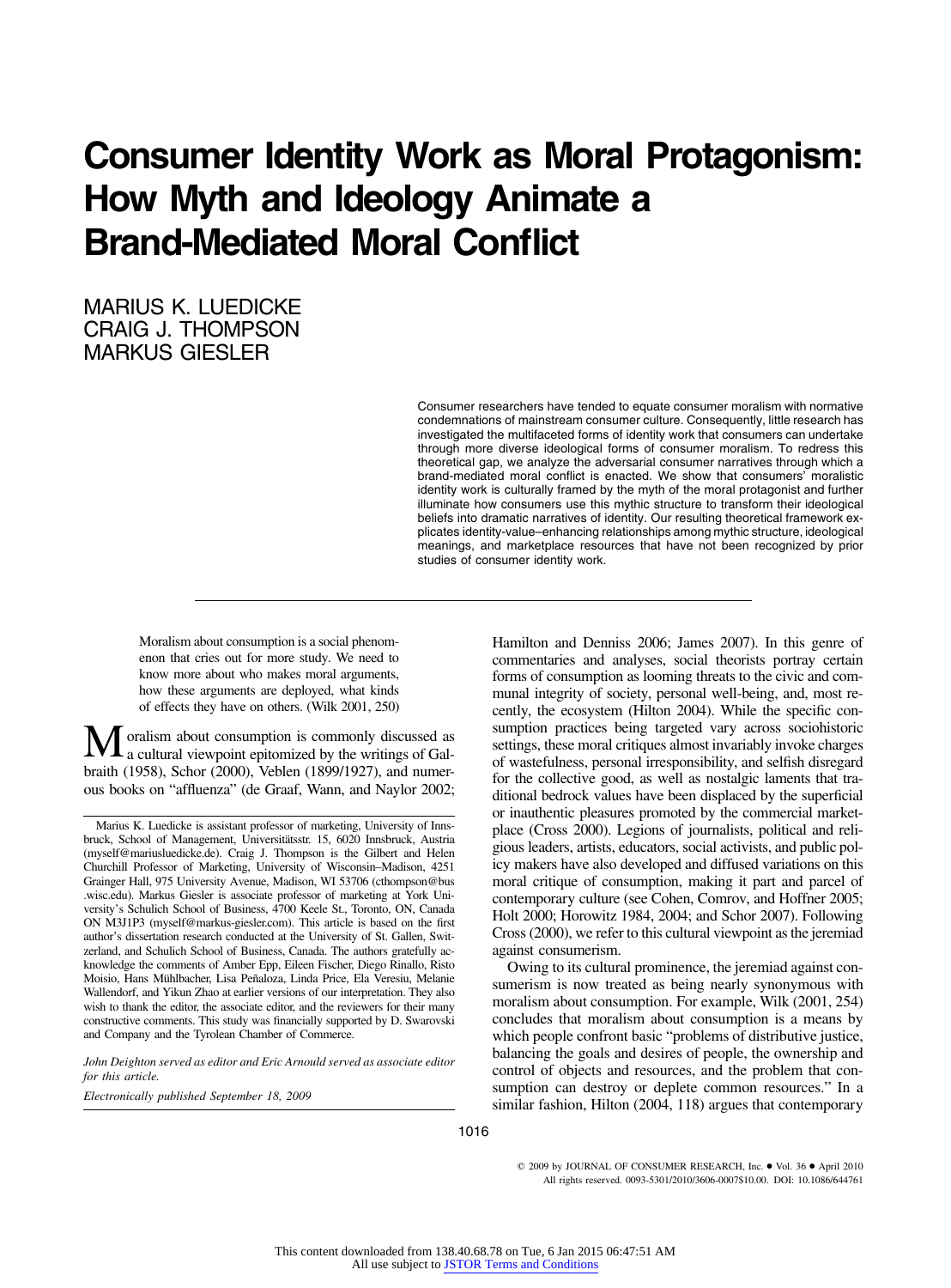moralism about consumption has emerged from "a 19th-century worldview [which] saw certain forms of consumption as the abusive, unproductive and irrational consumption of goods which contravened the control of the liberal self" and that, in the twentieth century, evolved into a discourse favored "by a cross-section of cultural and intellectual elites condemning the cheap luxuries of the mass market, the perceived standardization of which was held to limit the ability of consumers to exercise discrimination, judgment, taste and individuality in their purchasing decisions."

However, once we began to explore how moralism about consumption unfolded in specific social settings, we discovered that consumers' moralistic interpretations, attributions, and distinctions manifested a multifaceted spectrum of cultural meanings and forms of identity work that extended well beyond the conceptual boundaries of this conventional view. To address this conceptual oversight, we have developed a broadened theoretical analysis that illuminates an underlying mythic dimension of consumers' moralistic identity work. We show how this mythic structure enables consumers to dramatically enact their ideological beliefs in ways that confer a particular form of identity value to marketplace resources. These underlying dimensions of consumers' moralistic work have been elided by the diverse mix of theoretical goals and contextual details from which a more general culturally based understanding of consumer identity projects has been culled (Arnould and Thompson 2005).

To set the theoretical stage for our analysis, let us first consider the manner in which relationships between moralism about consumption and consumption practices have been broached by prior consumer research. In most of these studies, consumers' moralistic identity work is treated as an untheorized background factor, with the primary analytic focus placed on other theoretical issues, such as consumer fantasy enactments (Belk and Costa 1998), consumer-brand relationships (Holt 2002; Muñiz and Schau 2005; Thompson, Rindfleisch, and Arsel 2006), service relationships (Arnould and Price 1993), consumer resistance (Kozinets 2002; Sandlin and Callahan 2009), or the social construction of a gift economy (Giesler 2006; Kozinets 2002). If read for their latent moralistic implications, these studies provide empirical evidence that consumers can readily invert the jeremiad against consumerism to exalt specific consumption practices, brands, lifestyle interests, and alternative systems of exchange on the grounds that they possess redeeming virtues lacking in mainstream commercialism (Arnould and Price 1993; Belk and Costa 1998; Giesler 2008; Holt 2002; Micheletti and Stolle 2007; Muñiz and Schau 2005; O'Guinn and Muñiz 2005; Thompson et al. 2006; Thompson and Coskuner-Balli 2007).

Through this interpretive move, consumers also draw identity-enhancing distinctions to mainstream consumers, who are frequently stereotyped as self-centered materialists and/or mesmerized dupes of the corporate system (see Carducci 2006; Holt 2002; Kozinets and Handelman 2004; and Sandlin and Callahan 2009). Some specific examples of this form of distinction making include local coffee shop aficionados who disparage Starbucks clientele as status conscious, corporate clones (Thompson and Arsel 2004); Burning Man festival participants who decry mainstream consumers for being passive followers of advertising and mass media commercial hype (Kozinets 2002); and downshifting consumers who see themselves as leading more socially responsible and spiritually rewarding lifestyles than those who conform to mainstream consumerist norms (Nelson, Rademacher, and Paek 2007).

The prevalence of consumers' moralistic identity work becomes even more apparent when we consider forms of consumer moralism that are not reproofs of mainstream consumer culture. Research on consumption/brand communities reveals that community members draw a myriad of moralistic distinctions, such as portraying supporters of competing brands as less enlightened, more conformist, more status conscious, and in various ways morally reprobate in the sense of deviating from values and norms that are deemed to be sacrosanct (Muñiz and O'Guinn 2001; Muñiz and Schau 2005; O'Guinn and Muñiz 2005). Similar patterns can also be seen in research that falls outside the conventional consumer research literature. Edensor and Richards (2007), for example, detail the conflicts between skiers and snowboarders, and, while not attending to moralistic dimensions, their data are replete with examples of moralistic identity work. They note that skiers denounce snowboarders as subversives who lack civility and defile the pristine nature of the slopes; in contrast, snowboarders disparage skiers as conformists and elitists and in turn lionize their own flamboyant actions as enlivening the ideals of personal freedom and individual expression.

These contextually varied manifestations also show that consumers' moralistic identity work can serve a multitude of identity goals, such as constructing and maintaining classbased hierarchies of taste, as in the case of higher cultural capital consumers (Arnould 2007; Holt 2000; Twitchell 2000); defining group boundaries and enhancing group commitment, as in the case of oppositional brand loyalty (Muñiz and O'Guinn 2001); and protecting valued ideals from the corruptive influences of trend followers and faddists, as in the case of intra–consumption community distinctions between hardcore members and poseurs (Schouten and Mc-Alexander 1995). Yet, these different consumption-mediated identity goals and modes of distinction all invoke a moralistic dichotomy between those who are proponents of a moral order and those who would defile or undermine these galvanizing normative values and ideals.

Such recurrent and contextually robust narrative patterns are highly indicative of underlying cultural or mythic structures that function as a collectively shared interpretive resource that individuals can use to understand their social worlds (Holt 2004; Levy 1981; Shore 1996; Thompson 1997). We propose that this particular pattern of consumers' moralistic identity work is structured by a variation of the classical morality play myth in which a moral protagonist is called upon to defend sacrosanct virtues and ideals from the transgressive actions of an immoral adversary. By adapt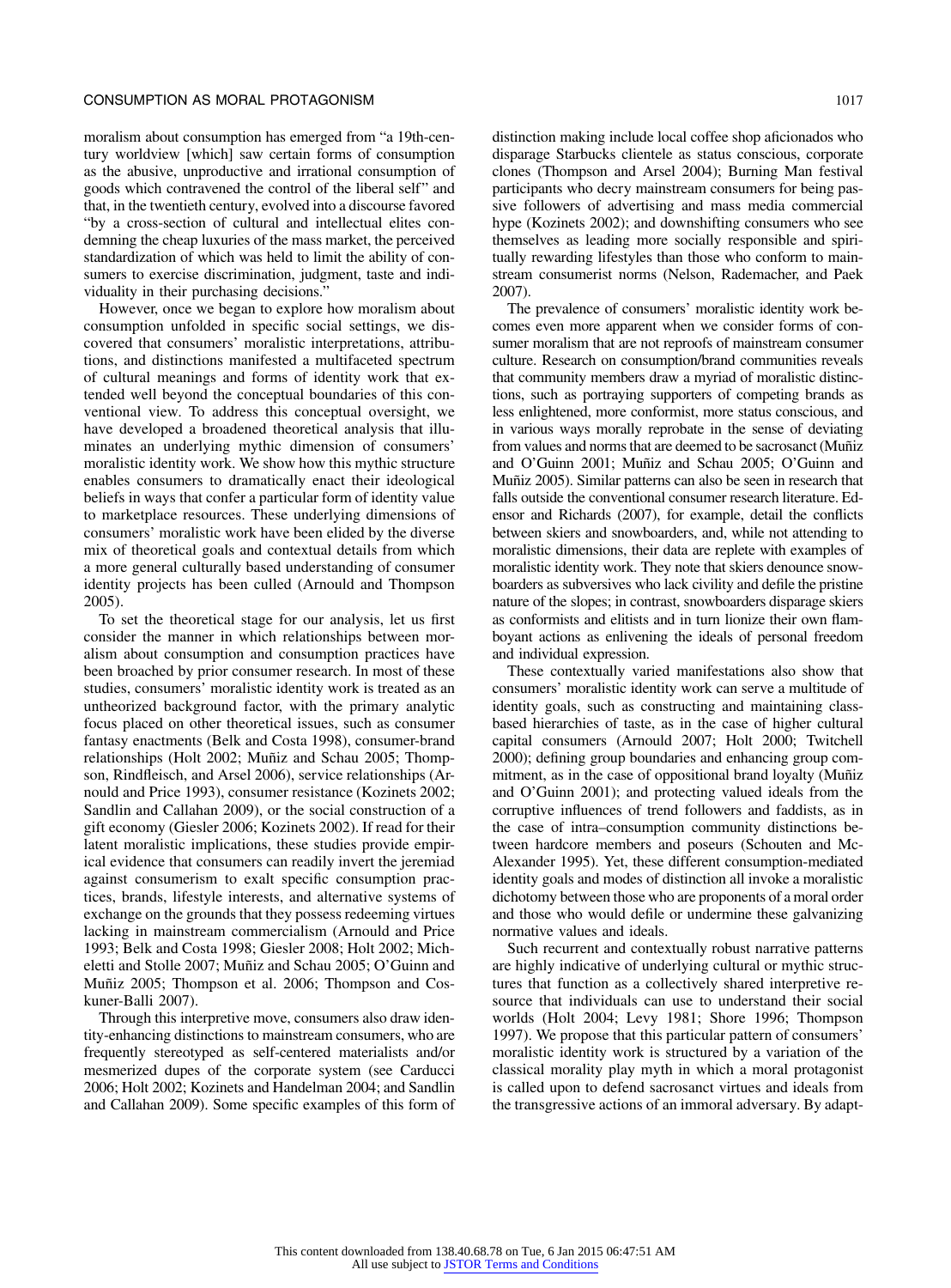ing this myth of the moral protagonist to their own life circumstances, consumers can ascribe morally redemptive meanings to their consumer identities through implicit (and sometimes explicit) confrontations with other consumer groups that they ideologically construe as deviating from an inviolate normative order. From this theoretical standpoint, the jeremiad against consumerism—which invokes a normative tension between self-restraint and hedonic excess—provides commonplace ideological content for fleshing out the morality play's archetypical roles, particularly in consumer societies that have been strongly influenced by the Protestant legacy. However, the moral protagonist myth is not the exclusive province of consumers who are incorporating the jeremiad against consumerism into their identity projects.

Our analysis concerns the moralistic identity work that consumers undertake through the Hummer, a vehicle which is frequently condemned for exemplifying the worst excesses of American consumer culture (Schulz 2006). The brandmediated moral conflicts between Hummer adversaries and Hummer owners quite literally play out in the streets as well as on the Internet. Hummer owners routinely tell stories about their vehicles being vandalized, having invective-laden "love notes" left on their windshields, and being assailed by rude gestures and other expressions of hostility. They also lament how their critics and attackers are betraying a decidedly un-American attitude and proudly recount how they gain the upper hand in these confrontations by asserting the core values upon which the nation has been founded and prospered.

As we will show, these Hummer-mediated brand conflicts manifest the morality play myth latent to the previously discussed consumption community studies. However, the Hummer is also embedded in a potent system of ideological meanings, perhaps contributing to a cult brand effect among its more devoted owners (see Atkin 2004). Accordingly, the conflicts between Hummer owners and critics also exhibit a clearly discernible and documentable ideological subtext. This circumstance makes the Hummer an ideal case for explicating the ways in which ideological meanings are inflected through mythic forms and then used by consumers to undertake moralistic identity work through consumption practices.

## **MORAL PROTAGONISM AS MYTHIC NARRATIVE**

Morality plays have a long and hallowed history in Western culture, providing engaging and captivating demonstrations of abstract moral belief systems in terms that connect with the everyday concerns and interests of a given social group (Pineas 1962). As Godshalk (1974, 62) elaborates, morality plays typically demonstrate that "ends are governed by means. If the Morality figure [protagonist] wishes to reach ultimate 'good,' he must achieve that end by means of the 'good' life. Good deeds always yield good ends." In its classic, medieval form, morality plays featured a protagonist, who allegorically represented an everyman, confronting a choice between the godly (and typically ascetic) life or a life of sin and avarice. In resisting temptation and pursuing the virtuous life, the protagonist attains higher rewards such as divine grace and spiritual regeneration, thereby affirming to its audience "the permanent truth of Christianity as a theology, as a theory of history, and an explanation of the human condition" (Potter 1975, 8). In very blunt terms, these morality plays retold the story of Adam and Eve as though the everyman Adam had resisted the proverbial apple.

As the morality play carried on as a dramatic tradition, it evolved in response to shifting sociohistoric conditions while retaining its quintessential plotline: a polemical struggle between forces of moral virtue and sinfulness (Pineas 1962). During the eighteenth and nineteenth centuries, the morality play provided a template for more secular commentaries on societal conditions by writers, artists, and journalists (Potter 1975). In keeping with modernist trajectories, these later articulations of the morality play became more individualized and placed greater emphasis on the heroic qualities of the moral protagonist rather than a specific moral canon that would provide salvation and redemption. In this modernist form, moral protagonists displayed their virtue by defending the moral system rather than simply adhering to its virtuous principles. Similarly, the proclaimed forces of evil and sin were rescripted as a potent threat to the civilized and morally righteous society rather than as temptations that could lead humanity down the path to perdition (Slotkin 1973). In these modern mythic tales, the moral protagonist eventually triumphs over his/her dissolute foe, either through conversion or through some form of conquest, thereby validating the moral superiority of the normative ideals being defended. In this spirit, Barthes (1972, 18) famously posited that the professional wrestling match, in which an exaggeratedly heroic protagonist prevails over a supremely villainous antagonist, "is above all meant to portray a purely moral concept: that of justice" (cf. Jenkins 2006).

Building on Barthes, Wagner-Pacifici (1986) argues that this mythic structure provides an archetypical cultural template that societies can use to represent and understand complex cultural occurrences and sociopolitical crises. Morality plays help individuals to assuage uncertainties, doubts, and anxieties precipitated by everyday experiences of moral ambiguities. Social actions often fall into normative gray areas, marked by contextual nuances and mitigating circumstances, which do not easily map onto such clear-cut normative distinctions. In contrast, modern morality plays cast situations in terms of clear and unambiguous contrasts and outcomes, thereby allowing individuals to experience an idealized moral universe and reaffirm their faith in the guiding normative system (Barthes 1972).

The myth of the moral protagonist, however, underdetermines how a given moral conflict is understood and enacted. A mythic framework in and of itself cannot provide ideological guidance into what social actions and social types will be placed into the general categories of the good and the evil or the virtuous and the sinful, nor can it specify the terms of the moral conflict or the strategies for defending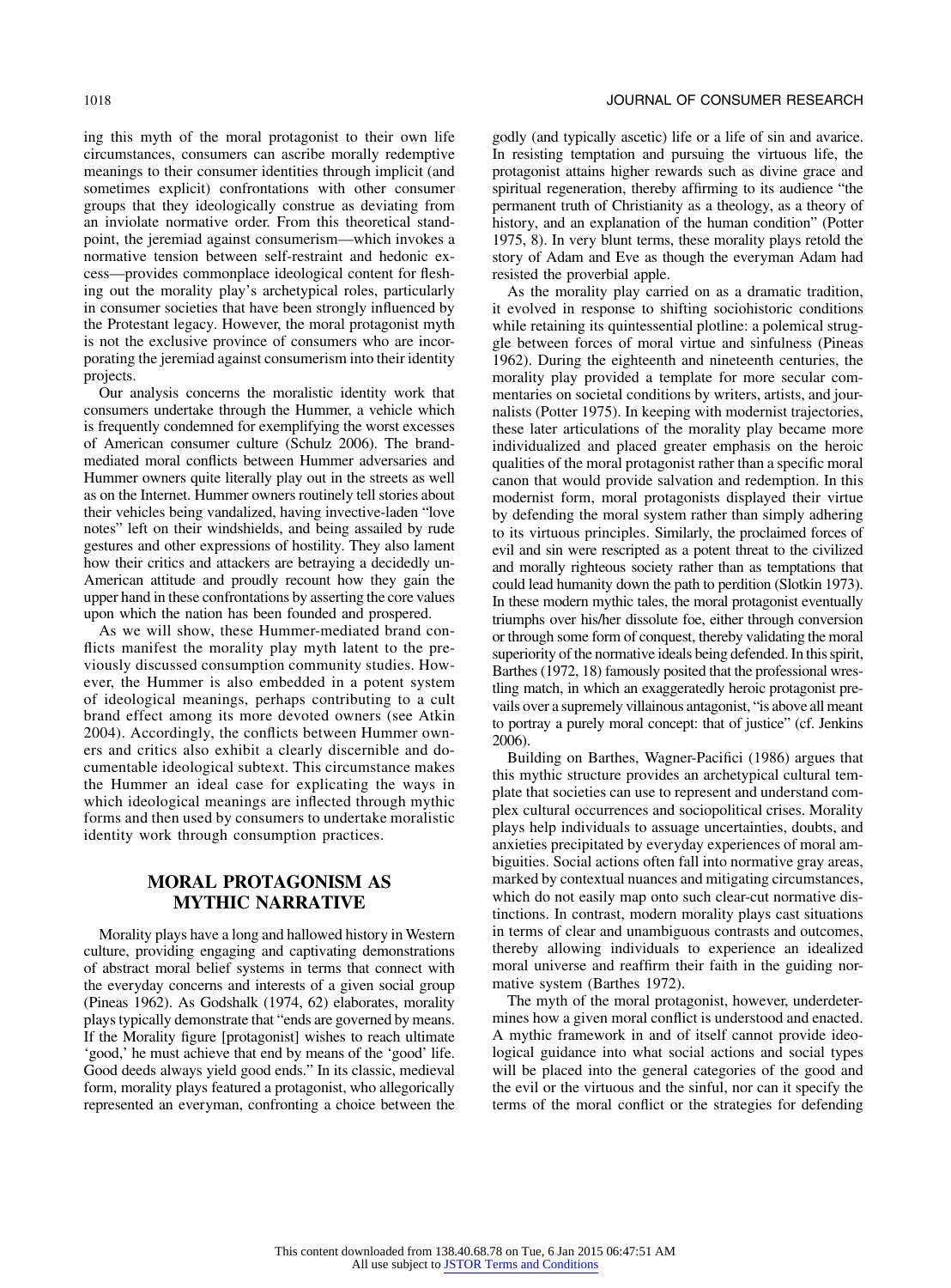the moral order from these threats. The formulation of any given cultural morality play therefore presents a blending of mythic structure and the ideological meanings that provide the cultural content for specifying its respective polemical tensions and character types.

## **RESEARCH PROCEDURES**

We began this study by investigating anti-Hummer sentiments expressed on well-known backlash Web sites, such as fuh2.com. We realized that these Hummer condemnations reproduced many of the defining themes and motifs that have historically characterized the aforementioned jeremiad against consumerism and most particularly its demonization of conspicuous consumption as a sphere of profligate waste that posed immanent threats to the common good. At this point, we began attending more closely to the flame wars that routinely erupted on anti-Hummer Web sites. In these situations, self-proclaimed Hummer owners would assail the site, and its posters, for being un-American, terrorist sympathizers, tree-hugging socialists, and a host of other epithets, which challenged Hummer critics' commitment to true American values. Next, we turned our attention to Hummer owner Web sites. We also saw a parallel set of narratives being expressed by Hummer enthusiasts, often without direct provocation, that condemned drivers of the hybrid Toyota Prius, global warming activists, and Al Gore's (2006) iconic documentary *An Inconvenient Truth* through a similar un-American lexicon.

These adversarial Internet exchanges provided an impetus for more closely scrutinizing the ideological meanings being enacted and contested through Hummer ownership. Toward this end, the first author conducted in-depth interviews with 20 U.S.-born-and-raised Hummer owners living in San Diego,

San Francisco, and Los Angeles (see table 1). The interviewer, a native European, presented himself to participants as someone who had limited knowledge of American consumer culture and who was curious about what made the Hummer so popular in the United States. These Hummer owners hailed from a range of middle-class backgrounds, including a midwestern farmer, a military components engineer, and a media communications professional working in Hollywood. With the exception of four telephone conversations, interviews were variously conducted at participants' homes, Hummer dealerships, and in rural settings during off-road excursions.

The interviews ranged in length from 1.5 to 4 hours and were audio recorded and transcribed verbatim. Each interview began with general questions about the informant's background, interests, and life goals and then proceeded with inviting the informant's narratives related to the Hummer brand, from first impressions to reception of advertisements, consumption practices, brand community relationships, and encounters with outsiders. Questions concerning the participant's political beliefs and values were raised toward the end of each encounter. The interviews were supplemented with photographs, videos, and field notes from several Hummer expeditions and extended with follow-up e-mail conversations concerning current developments in the Hummer brand discourse.

In making sense of the interview data, we embarked upon an iterative, part-to-whole process of hermeneutic analysis (Thompson 1997). Initially, all three researchers separately analyzed the entire set of transcripts and developed provisional understandings of emergent thematic commonalities. As we then continued to iterate through our data in a more collective manner, we became sensitized to the morality play framing that Hummer owners placed on their antagonistic encounters and their respective roles in these interactions. The

| Pseudonym   | Age | Occupation                     | Ownership and usage                       |
|-------------|-----|--------------------------------|-------------------------------------------|
| Austin      | 42  | Off-road adventures manager    | H1, H2, H3, on-/off-road                  |
| <b>Brad</b> | 42  | Hummer sales manager           | H1, H2, H3, on-/off-road                  |
| Cindy       | 32  | Fashion model                  | H <sub>2</sub> . on-road                  |
| Daniel      | 46  | Biologist, stay-at-home dad    | H <sub>2</sub> . on-/off-road             |
| Frederic    | 48  | Hummer dealer                  | H1, H2, H3, on-/off-road                  |
| Jamie       | 36  | Advertising creative           | H <sub>3</sub> , on-road                  |
| Justin      | 50  | Entrepreneur                   | H <sub>2</sub> , on-road                  |
| Jordan      | 47  | Hummer dealer                  | H <sub>2</sub> , H <sub>3</sub> , on-road |
| Jose        | 54  | County sheriff                 | H <sub>3</sub> , on-/off-road             |
| Julia       | 57  | Retired, grandmother           | H <sub>2</sub> , on-/off-road             |
| Karen       | 38  | Shop owner                     | H <sub>2</sub> , on-road                  |
| Kenneth     | 36  | Insurance broker               | H <sub>3</sub> , on-road                  |
| Marcel      | 45  | Hollywood lawyer               | H <sub>2</sub> , on-road                  |
| Martin      | 51  | Recycling business owner       | H1, on-/off-road, HOPE                    |
| Peter       | 45  | Construction business owner    | H <sub>2</sub> , on-road                  |
| Robert      | 59  | Engineer                       | H1, on-/off-road, HOPE                    |
| Steven      | 59  | Actor and horse breeder        | H <sub>2</sub> , on-/off-road             |
| Susan       | 54  | Farmer                         | H1, on-/off-road, HOPE                    |
| Tandy       | 38  | Film studio marketing manager  | H <sub>3</sub> , on-road                  |
| Thomas      | 48  | Off-road expert, Hummer dealer | H1, H2, H3, on-/off-road                  |

**TABLE 1** PROFILES OF INTERVIEW PARTICIPANTS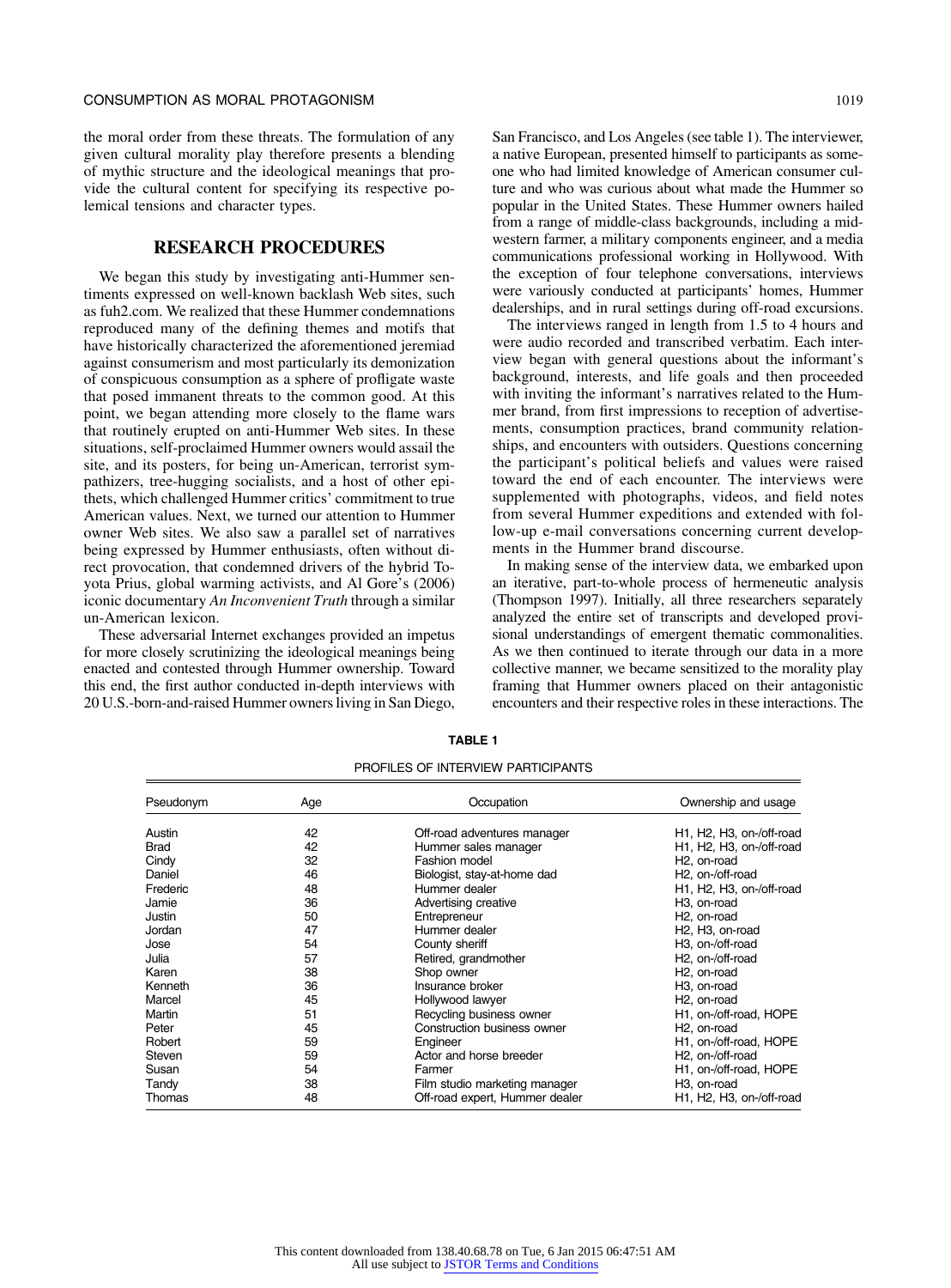structural features of the morality play, however, only partially illuminated the dynamics at work in these confrontations. We also needed to unpack the ideological meanings through which Hummer owners interpreted their cultural critics as moral foes, formulated their own moralistic counterarguments, and reconstrued their condemned actions as virtuous ones. In this particular case, the moralizing narratives used by Hummer critics and Hummer enthusiasts drew from (and echoed) a broader ideological system that has been prominently expressed in public representations of the United States' national identity and their corresponding duties of citizenship, known as American exceptionalism (see Noble 2002). This ideological system provides the meanings and rhetorical resources that Hummer owners use to cast themselves in the role of heroic protagonists who are standing up to their critics' un-American (and morally suspect) activities. American exceptionalism is a historically constituted system of meanings that have significantly shaped the United States' national identity: that is, the collectively shared meanings and ideals that Americans invoke when they think of themselves as rightful citizens of the nation and feel a sense of common cause (and historical ties) with other Americans (Hughes 2004; Lipset 1997).

Through our iterative process of hermeneutical interpretation, we identified two discourses of the broader ideology of American exceptionalism that were particularly germane to the moralistic identity work undertaken by Hummer owners: the City upon a Hill/Captivity and the boundless frontier/ rugged individualist. (For more extensive reviews of American exceptionalism's core tenets and historical evolution, see Bercovitch 1978; Greene 1993; Hughes 2004; Madsen 1998; and Wrobel 1993.) In the following sections, we provide some background on how the Hummer rose to iconic cultural status (Holt 2004) and became a magnet for both American exceptionalist idealizations and jeremiad-oriented condemnations. After this overview, we then show how Hummer owners use the previously noted American exceptionalist discourses to animate the morality play mediated by their morally contested vehicles. A more encompassing compendium of evidence for the themes that we illustrate in the following analysis can be found in an appendix of the online version of this article.

## **INSCRIBING THE HUMMER IN A NATIONALISTIC MORALITY PLAY**

## A Commercial Icon Is Born and a Jeremiad Is Launched

The emergence of the Hummer as an iconic cultural brand can be traced to media portrayals of Operation Desert Storm (c. 1990–91; Padgett 2004). This unexpectedly quick and lopsided military victory sparked an intense, if short-lived, period of patriotic fervor and renewed faith in the tenets of American exceptionalism (McCrisken 2004). The Gulf War produced a number of media stars, such as Norman Schwarzkopf and Colin Powell, but none shone more brightly than the emblematic vehicle that carried American troops to victory: the high mobility multipurpose wheeled vehicle (known as HMMWV or HUMVEE; Packer 2007). As the Hummer brand myth goes, the transformation of the HUMVEE into the Hummer was instigated by action hero Arnold Schwarzenegger, who lobbied the manufacturer AM General to produce a model for civilian use (Dillman 2007; Padgett 2004).

In 2002, General Motors, which had purchased the rights to the brand from AM General, introduced the Hummer H2 as a sport utility vehicle that appealed to a wider swath of affluent suburbanites or less affluent consumers willing to take on a requisite level of debt. Whereas the original military-type H1 was priced at \$100,000+ and sold only about 12,000 units during its 14-year run, the H2 had a base price of \$50,000 and offered more consumer amenities. Although the H2 was built on a Chevrolet Tahoe platform, it maintained the aggressive militaristic styling of the H1, which, of course, bore a strong family resemblance to the HUMVEE. The Hummer H2 became one of the most successful niche products in GM history, with first-year sales unexpectedly totaling 35,500 units.

The same factors that contributed to the Hummer's success—audacious styling, imposing size, associations with American military might, and its status symbol trappings—have also made it a very tempting target for those who wish to protest the presumed societal and ecological ills foisted by American-styled consumerism (Foster 2007). Activist groups such as the Earth Liberation Front and Code Pink have specifically called for violent and nonviolent protests against these vehicles. More extreme protests have taken the form of eco-vandalism targeting Hummer dealerships as well as privately owned vehicles. In the latter category, a tire-slashing, window-smashing attack on a Hummer parked in front of the owner's home (located in a liberalleaning and affluent Washington, DC, neighborhood) garnered national media attention (Klein 2007) and subsequently inspired a large support rally among Hummer owners and even an FBI eco-terrorist investigation (de Vise 2007).

Moral condemnations of the Hummer find frequent and often colorful expression on anti-Hummer Web sites. Posters to these sites castigate Hummer owners for wastefully consuming scarce petroleum resources; for producing excessive carbon emissions that worsen the problems of climate change; for endangering other drivers, cyclists, and pedestrians with these oversized vehicles; and, in a more radical vein, for leading the nation into military conflicts over oil resources. As Hummer owners themselves often retort, these anti-Hummer invectives could be directed at other large SUVs and various other facets of resource-intensive American lifestyles. However, the Hummer brand is a particularly resonant lightning rod. Echoing de Tocqueville's (1835/1954) warnings about the dangers of unbridled rugged individualism, moral injunctions against the Hummer portray its owners as exhibiting a reckless degree of selfishness and an unconscionable level of social irresponsibility:

Maybe you don't know the impact of your actions, or even worse, you don't care. Why the hell do you think you deserve to drive some fucking oversized overpriced piece of shit and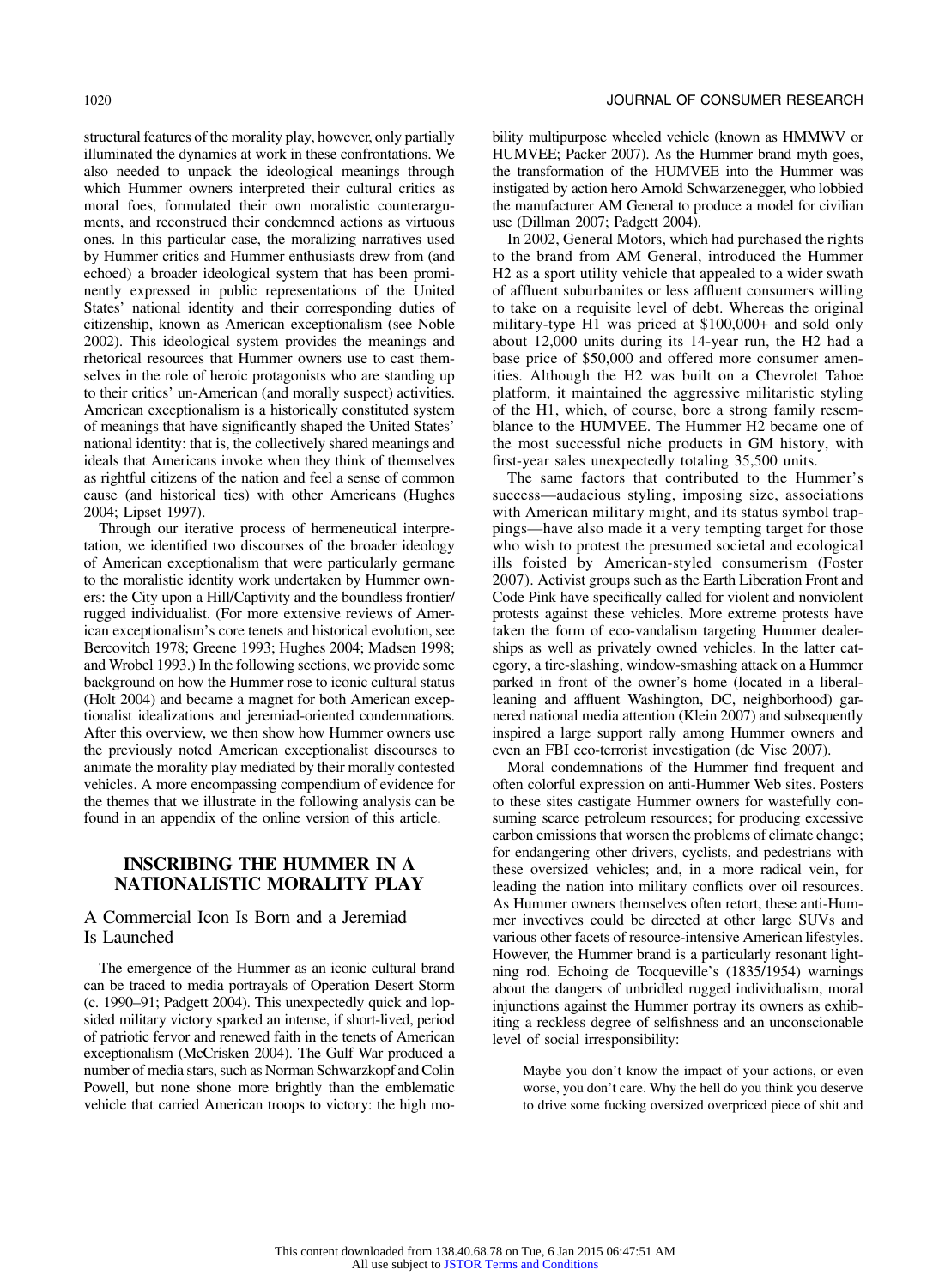pollute and increase the chance of death to pedestrians and other drivers? My family and friends are getting killed so you can save a little money on fuel and drive a big car. Fuck you and your ugly impractical "makes you feel like somebody" H2. (MC Michael Bukake, fuh2.com, 2004)

Such invectives reproduce the same binaries that structure the jeremiad against consumerism, such as moral restraint versus ostentatious consumption and commitment to the collective good versus selfishness. For our purposes, the relevant point about the jeremiad against the Hummer is that it presents an opportunity for Hummer owners to assert their affirmative vision of the frontier spirit and to claim the moralistic mantle of being true Americans who are forward looking, freedom loving, and high achieving:

Such language!? You wouldn't want to fuck my H2, too much metal and it would really hurt ya. As for your opinions on Hummer ownership!? Stupid ignorance coming from ignorant backwoods thinking. I paid my dues. I was in the Army for 6 years and nobody handed me a damn thing. My parents were poor and I grew up and went to school in the ghetto and I was intelligent enough to get myself out of it. I pursued an education after the Army, became an LA County Sheriff in the interim, got my degree and started a successful contracting business. I don't have shit to prove to anybody. I bought my H2 because I wanted the damned thing. You are probably one of those communist pinko idiots (probably voted for Kerry too) that like to run around burning SUVs and saving fishys from bad fisherman with PETA. Grow up and join us Americans that believe in our freedom, love our country, and don't hang around with Al Qaeda types idolizing Osama and flying Confederate rags hoping slavery will come back someday. Stop trying to oppress others that don't share your beliefs, color, and religion. You will never get anywhere in this good country with HATE!!! Get over it!!!!!!!!!!!!! (RudeDogg, DodgeTruckWorld, 2005)

You have a lot of time and energy to expend on intolerance and hatred toward vehicles. Actually, I suspect it is not hatred of the H2, but of H2 owners that really burns you. I want to continue living in an America where we all have the liberty to drive the biggest, ugliest gas-burning monsters that will fit on the roads. And you may drive your Vespa or Mini Cooper or ride a damn horse to work for all I care. Open your minds and hearts and live and let live. If you are frightened by the H2, I suggest you take the bus. (Doug, fuh2.com, 2004)

In these forum excerpts, Hummer owners RudeDogg (whom we also interviewed via the Web) and Doug raise several key characterizing features of the American frontier in their passionate defenses of the Hummer brand. Both reframe the debate as one between those who stand for personal liberty and those who would destroy personal liberty. For Hummer owners, this later conceptual category is an exceedingly broad one that encompasses any individual or group whom they see as being hostile to their rugged individual ideals—communists, PETA members, terrorists, and liberals (who are presumed to support regulatory constraints of all types over personal freedom). Most pointedly, RudeDogg portrays himself as a quintessential freedom-loving and self-sufficient American who contributed to the nation in multiple ways and therefore has paid the necessary dues to enjoy the full benefits of the American way of life, which he sees as being most essentially defined by the ideal of personal liberty. From RudeDogg's ideological standpoint, he has an irreproachable and inviolate right to own an H2 that needs no further justification than his desire for the vehicle and his financial wherewithal to make the purchase.

When stepping outside the common-sense viewpoint of American culture, the idea that criticizing a gas-guzzling vehicle is so readily construed as an un-American, unpatriotic, freedom-hating sentiment should seem curious. However, the moral condemnations directed at the Hummer invoke meanings that Hummer owners can construe as being antithetical to two foundational discourses of American exceptionalism.

## The City upon a Hill/Captivity Discourse

The seventeeth-century English settlers sowed the mythic seeds for the ideology of American exceptionalism. These pioneers saw themselves as fulfilling a covenant with God to create a purified religious community free from the corruptions of the imperfectly reformed English Church (Hughes 2004; Madsen 1998). The colonial governor of Massachusetts, John Winthrop, sermonizing from the deck of the Puritans' flagship Arabella heading westward in spring 1630, gave expression to a metaphoric image that would become central to the ideology of American exceptionalism—the City upon a Hill (Gunn 1994). Commenting on the enduring cultural influence of this Puritan image, Boorstin (1958, 3–4) writes: "No one writing after the fact, three hundred years later, could better have expressed the American sense of destiny. . . . The Puritan beacon for misguided mankind was to be neither a book nor a theory. It was to be the community itself. America had something to teach all men: not by precept but by example, not by what it said but what it did. The slightly rude question of 'what of it?' was thus, from the earliest years, connected with belief in American destiny."

As Davis and Lynn-Jones (1987) discuss, celebrations of America's unique virtues and its superiority to England's political and religious institutions were an important facet of the proto-national discourse, long preceding the Declaration of Independence and the subsequent emergence of the United States as a world power. Echoing the Calvinist spirit of the early colonial settlers, a sense of predestination became woven into the fabric of the United States' national identity (Hughes 2004). The nation's founding fathers melded this religious utopianism with secular, but no less utopian, political ideals drawn from Lockean liberalism (Greene 1993). They envisioned the American colonies as possessing the divine appointment to perfect a new form of government that would honor and defend the natural (i.e., God-given) rights of liberty and democratic selfdetermination. As the United States looked to expand its geo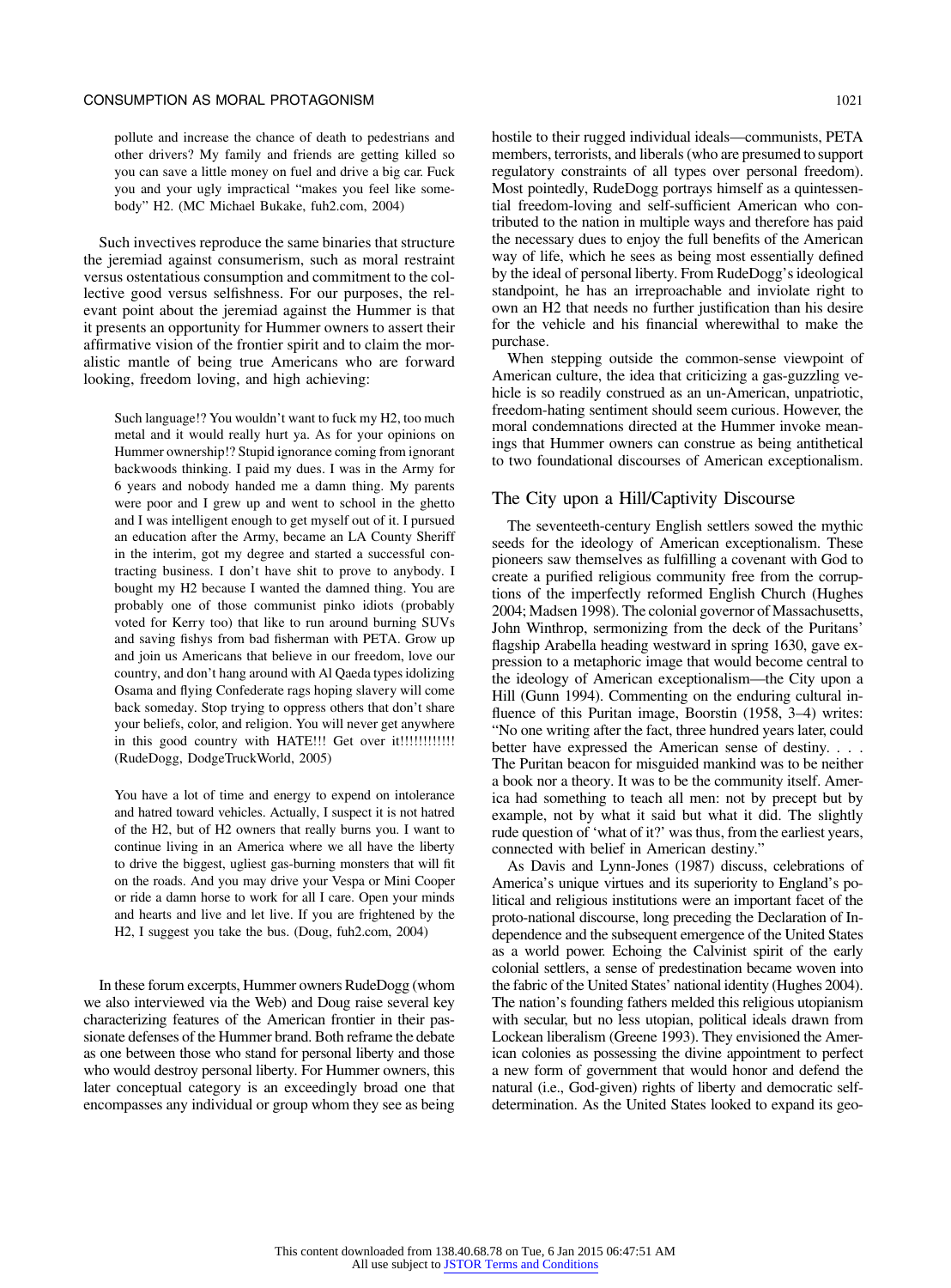graphic boundaries and sphere of geopolitical influence, this City upon a Hill narrative provided a key cultural rationale for the expansionist doctrine of manifest destiny, which, in the words of Weinberg (1963, 1–2), represents "a dogma of supreme self-assurance and ambition—that America's incorporation of all adjacent lands was the virtually inevitable fulfillment of a moral mission delegated to the nation by Providence itself."

As Slotkin (1973) discusses, the City upon a Hill discourse, as a narrative of national identity, has also helped to spark periodic fears that heretical others might seek to destroy the nation and the exceptionalist values it represents. In making this argument, Slotkin focused on a storytelling genre, which proliferated in oral and written form during the eighteenth and nineteenth centuries, which he termed the "captivity narrative." In these stories, pioneer settlers, and most particularly white women, would be placed under siege by "savages" (i.e., indigenous Americans) and subjected to threats of physical harm and moral threats of sexual temptation before being rescued in most cases by a quite literal Christian cavalry. As Schaffer (1995, 50) elaborates, "captivity narratives, when read through the structuring discourses of 'Nation,' pit civilization against the wilderness, white against dark-skinned people, colonizer against the colonized, and Man against his physical, psychic, and symbolic others, although the meanings of these terms shift considerably over time. Always, God is on 'our' side."

This captivity narrative has been adapted across a wide range of American popular literature and cinema with different symbolic others standing in the heretical role originally ascribed to indigenous Americans (Mortimer 2000). In the sociopolitical sphere, discourses expressing captivity narrative rationales have been used to drive a wide variety of moral panics about symbolic others who threaten the nation's strength and integrity, such as the Eugenicist movement of the 1920s, which lobbied for strict controls on Eastern European immigration, to McCarthy era efforts to purge the nation from communist infiltrators, to the 1980s' backlash against welfare mothers, who were vilified as promiscuous, social leaches (see Glassner 2000).

Shifting from cultural representations to consumers' moralistic identity work, the City upon a Hill/Captivity discourse has a clear structural compatibility with the myth of the moral protagonist. As inflected through this mythic structure, consumers can interpret selected consumption practices and actions as expressions of the nation's City upon a Hill virtues. The experiential twist is that the moral protagonist myth enables consumers to also play the role of the defender of the City upon a Hill when placed under some semblance of besiegement by critical foes, who represent the threatening other. Membership in the Hummer brand community greatly facilitates this interpretive turn by projecting this discourse of national identity onto a controversial and contested consumption practice undertaken by a comparatively small number of Hummer owners.

## Inflections and Extensions in the Hummer-Mediated Morality Play

Devoted Hummer owners most directly interpret the moral outrage directed toward their vehicles as ad hominem attacks that betray an unpatriotic disdain for the ideals and values that made America great. Through their antagonisms, the anti-Hummer community provides a necessary ideological foil and, indeed, an audience for Hummer owners to enact City upon a Hill meanings through defense of their iconic vehicles. The following comments from Susan's interview illustrate some of the ideological turns that Hummer owners use to reframe Hummer ownership as a patriotic act that reflects the nation's most virtuous traits:

*Susan:* Many of the environmentalists that preach at me for driving a Hummer are folks that are from the upper income levels that have a lot more money than they have time and good sense. And so they are, "Oh well, let's save the environment here. Let's write Al Gore a check for \$1,000. Now I've done my job saving my environment and will continue to live in NYC and drive a car and use a lot of electricity and I'm not going to change my lifestyle but I am going to send Al Gore money so that he can do it." You know, a lot of our "environmentalists" are like that. And a lot of environmentalists come from our college campuses or they are college professors.

*Interviewer:* Would these environmentalists and college professors consider themselves patriots for doing this?

*Susan:* Of course they do, from their perspective. I would label them misguided in many ways, but that's what this country is all about. It's hard to come up with a one-paragraph explanation of what this country is. I think 9/11 showed us more than any other time. It brought the country together I would say.

#### *Interviewer:* In what respect?

*Susan:* The vulnerability. When it happens on your doorstep, you unite and say "wait a minute," you know, "not here." We want to preserve what we have. All of a sudden they saw themselves in danger of losing what we try to maintain here. Even on the West Coast because these were the next cities that were going to be hit. We felt the same way and many of us had friends or relatives there or had visited there. "Oh my god, this could have happened while we were there." Or many were traveling by plane, because those of us on the West Coast travel a lot, much more than on the East Coast. All of a sudden people saw that they had to get involved. They couldn't just take care of their family. They had to be more involved in their community. They had to be more involved in their state and they had to be more involved as a part of their nation. I saw this happening with many, many people. All of a sudden they were patriotic. All of a sudden we were standing as one "I," an individual. I'm not saying everyone, but it was a renewed ideal. People remembered why we were here and why we were a nation. We had to look to our strengths again as a united people.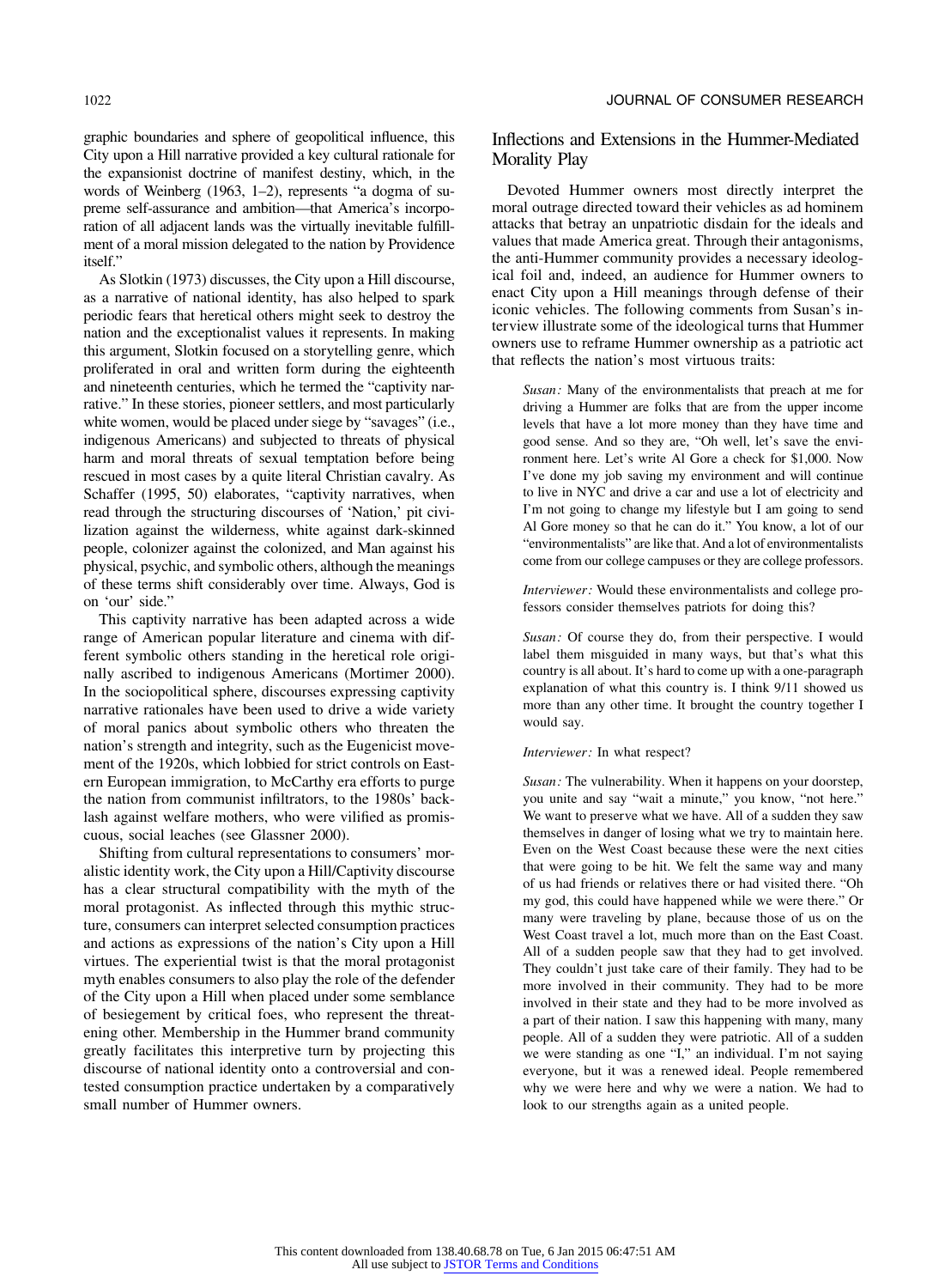Whereas critics of the Hummer often assume that its owners are seeking security in a literal fashion (e.g., this big, tank-like vehicle makes me feel safe), Susan, like many of the Hummer enthusiasts we interviewed, employs strength in a far different, Jeffersonian sense: the Hummer reflects the strength of a people united by the values of American exceptionalism. In this framing, prototypic Hummer critics (environmentalists and intellectual elitists) are portrayed as being hypocritical and as subtly undermining the unity that enables the nation to stand strong against external threats. Echoing the besiegement motif, Susan interprets the 9/11 attack as sending a message that a presumed majority of true Americans received—we are a vulnerable nation and need to stand united—but that the critics of the Hummer missed because of their misguided zeal.

In their adaptation of the moral protagonist myth, our Hummer owners assume the role of being hard-working Americans who are being unjustly attacked by those who are antagonistic to the nation's shining virtues. Hummer owners' sense of being under siege is reinforced by news reports on Hummer vandalism (which members of pro-Hummer Web sites track and make readily available to others in their community) and, most directly, intermittent personal experiences of antagonism from non-Hummer owners:

I was at the mall the other day and when I came back to my H2, there was a note attached to my windshield with the following remark: "Ask yourself . . . what am I doing to save the environment?" At first I was a little upset because there was a large suburban [truck] parked right next to me and it didn't have a "love note" attached to it. I thought to myself, I bet this guy was riding a bicycle, and then I turned over the note and found that it was written on an Exxon receipt. Okay just because I am getting 10 mpg doesn't mean I am killing the world and all its available resources. Heck I drill oil and gas wells for a living! Don't people have better things to do than to drive around and put notes on peoples' windshields? How pathetic! (kknewitz, h2fanatic.com, 2004)

This posting from an exasperated H2 owner casts his clandestine adversary as being pathetic and cowardly while portraying himself as a rugged individualist who is directly combating America's energy shortages by drilling oil and gas for a living. This proclamation of being part of the solution rhetorically justifies his H2's admittedly substandard gas mileage, but it also presupposes a boundless frontier (i.e., if we use more gas, we simply need to drill for more oil), which, in turn, rhetorically circumvents Hummer critics' missives about rapidly exhausting resources. For Hummer owners, their (ideologically framed) experiences of besiegement provide a powerful pretext for interpreting the act of driving their vehicles, and defending their right to do so against anti-Hummer forces, as an act of moral protagonism that holds the line against threats to the nation's City upon a Hill ideals.

These Web-mediated confrontations between Hummer owners and anti-Hummer crusaders more often than not take the form of de facto serial monologues as posters righteously inveigh against one another. In the following vignette, a Hummer owner describes a fleeting social encounter with a disapproving Saab driver at a stoplight. This reflection provides some insights into how these contentious exchanges enable Hummer owners to experience both besiegement and regenerative triumph:

My H2 turns 1 year old next week, and while most 75% of the comments have been favorable—and yes, the other H2 owners around here in Chicago all wave—there have been that 25% that flip me off. When it first happened, I couldn't figure out what was going on. Then, after the third or fourth, I had to know. So, when the Saab driver flipped me off, I pulled up next to him at the next stop light and asked, "what's the problem?" He stated that it was because of me we were at war in Iraq. I chuckled at him and stated that I was happy for him that he didn't live in Iraq, or in another country that if he spoke against the government he would be held accountable for those words. And that living in such a country allowed me the ability to choose what vehicle I drove. I then pointed out to him that by me purchasing my truck, I kept two people working in the United States and that while his Saab may be a Cadillac product, he kept two people working in Sweden. The light then changed, and I drove away. (Andypilot, h2fanatic.com, 2003)

Andypilot's story conveys a clear sense that he trumped his ideological opponent in this impromptu confrontation, thereby demonstrating the moral righteousness of his American exceptionalist beliefs. However, the denouement in which he drives off in vainglorious victory only tells part of his moral protagonist story. Again invoking a besiegement motif, Andypilot depicts himself as an unsuspecting victim who is forced to defend himself from these egregious acts of hostility and disrespect. Andypilot reframes these anti-Hummer indictments in American exceptionalist terms. His Saab-driving critic has the right to freely express his displeasure only because the United States is a nation governed by the very values represented by his Hummer. In this narrative frame, Andypilot's closing economic rationale can be read as yet another way of asserting his status as a bona fide American patriot: whereas he creates jobs for fellow Americans, his bird-flipping adversary supports European workers and hence is indirectly undermining the well-being of the nation.

Echoing the laissez-faire suspicion of regulatory initiatives, Hummer enthusiasts also express worries that meddling government agencies might take the side of anti-Hummer crusaders and ban the vehicle from the commercial marketplace: a doomsday narrative that accentuates feelings of besiegement and buttresses the mythological linkage between the defense of sacrosanct values and the act of driving a Hummer:

*Interviewer:* Did you ever see someone flip off an H1?

*Thomas:* Absolutely! Absolutely! Honestly I have had probably, in the last few years, I've probably had more people that drive up and start yelling at me while I am driving. I will be stopped in traffic, and they will start yelling at me, calling it a gas hog or whatever. And it is their misconceptions of what the car is. They don't understand that the black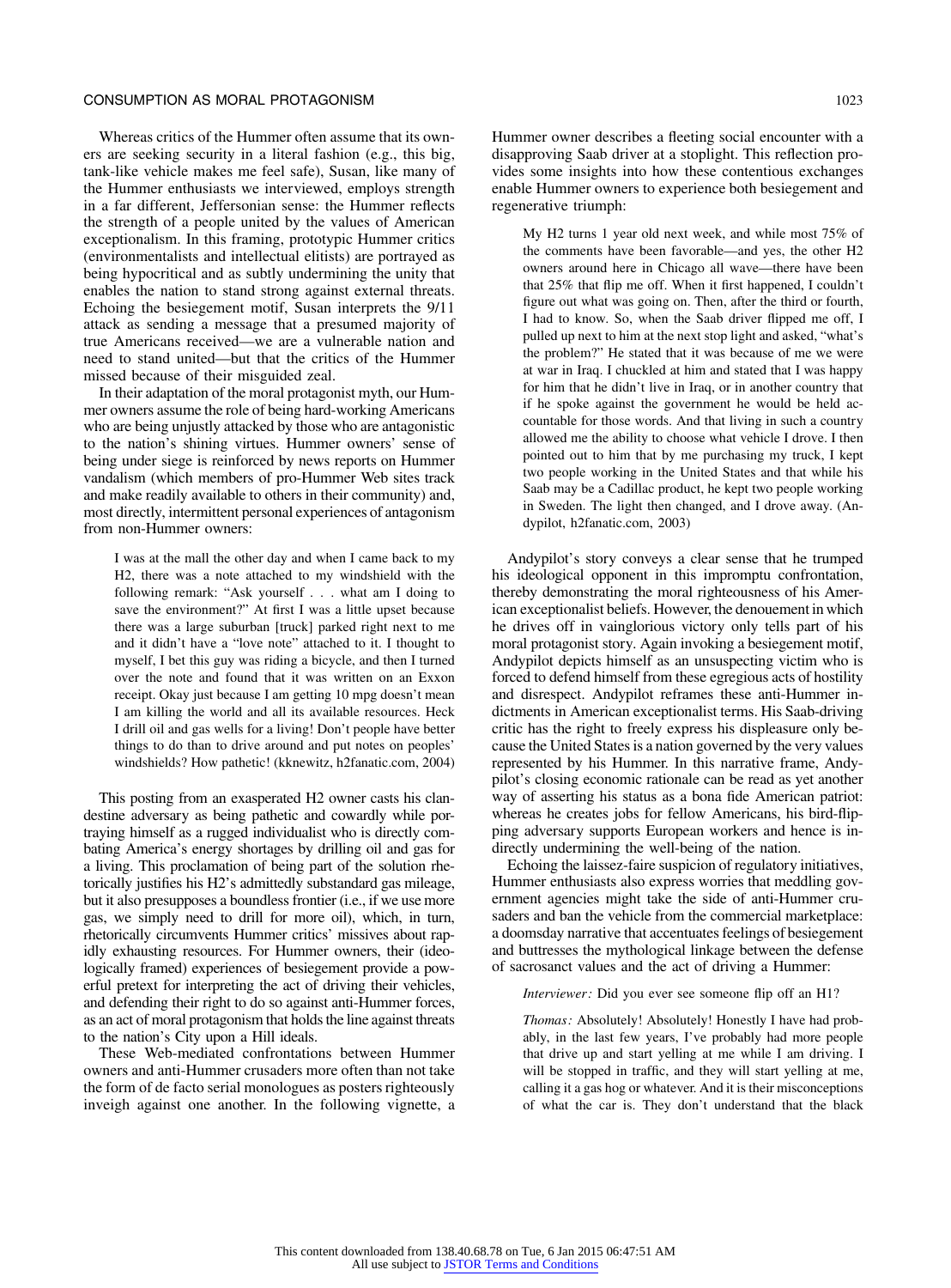coming out of the exhaust is carbon and it's nothing different than when you burn toast and you scrape off your toast. It is carbon, it is the same thing.

#### *Interviewer:* What cars did they drive?

*Thomas:* A lot of the time they drive those little [Toyota] Priuses. Yeah, they'll drive those little things. Here is the flip side to that stuff. Here is what people don't understand. When you buy an electric car your batteries that you run in that car, that battery can't be disposed of in a manner, like you could just burn your fuel. You can't even total that car because that battery is hazardous material. And when you pull that thing out it takes 100 years to decompose a battery the correct way. So you are doing more long-term damage to the environment even though it is not in the air, it is not in the ozone, but it is in the ground. It is where people are going to have to live for the next 100 years. It is battery issues. It's like the computers and all that stuff out there. I just find that hypocritical that people feel as negatively as they do against an automobile. I could understand if it was not safe. Back in the '60s Ralph Nader crucified the Corvair because it flipped over very easily when you turned corners. He single-handedly killed that car. Same with the Pinto from Ford, because when they got rearended they blew up. They stopped building the car, because they killed it with that reputation. I'd hate to see a car get killed because of the reputation, because of the opinions of a few environmentalists that don't understand.

Thomas's narrative also highlights that the Prius (which on many pro-Hummer Web sites is sardonically rechristened as the Pious) has become the Hummer's quintessential mythological foil. Online message boards provide a major forum (along with the street) where these opposing camps collide and passionately argue the virtues or vices of these politicized automotive icons. In these rhetorical battles, Hummer enthusiasts frequently make reference to a controversial study that claimed that hybrid automobiles carry higher environmental costs than the Hummer when calculated across the vehicles' production to final disposal lifecycles (CNW Marketing 2007). While this analysis has been vehemently disputed in environmental circles (Gleick 2007), its overall conclusion has become a mantra among Hummer enthusiasts. By purportedly discrediting environmental arguments for driving a Prius, Hummer owners buttress their moralistic claims that their critics are misinformed and misguided zealots who threaten the nation. In most cases, Hummer owners discuss this threat in fairly abstract terms, such as laments that the nation is losing its pioneer spirit or its commitment to personal liberty. However, they can state this moral threat in far more practical terms by appealing to the meme that the Prius does more long-term damage to the environment than the Hummer, and in so doing they ironically cast themselves as being more environmentally responsible citizens than their iconic cultural counterparts.

Looking beyond this particular debate with the Prius brand community, our Hummer owners define themselves as active environmentalist as opposed to the passive tree huggers they deem to populate the anti-Hummer brigade. They see their Hummer-facilitated excursions on trails and backwoods as spiritually and mentally revitalizing undertakings that viscerally reimmerse them in the munificent splendor of the nation and reaffirm their commitment to being good American citizens. Rather than ecological balance and preservation of a pristine nature, Hummer owners' environmentalism is more practical, focusing on maintaining God-given aesthetic beauty (via organized clean-ups of debris and litter) and functionality (working with park officials to maintain trails) so that they can be freely enjoyed.

## The Boundless Frontier/Rugged Individualist **Discourse**

Over time, the City upon a Hill construction of America's national identity became intertwined with another significant American exceptionalist discourse, that of the boundless frontier/rugged individualism:

The [Frontier] myth that yet surrounds the rugged individuals who settled the unexplored universe of the North American continent articulates an ideology for national identity, a narrative that accounts for the democratic government, economic growth, progressive policies, and martial exploits of the American nation. (Dorsey and Harlow 2003, 63)

Throughout the late eighteenth and the nineteenth century, a gamut of religious and political leaders interpreted the vast expansiveness of the North American continent, and the bounty of resources it contained, as an incontrovertible affirmation of the nation's divine grace (Pieterse 2003; Weinberg 1963). Crystallizing this amalgam of cultural ideas and beliefs, Frederick Jackson Turner (1893) suggested that the cross-generational experiences of settling the American wilderness, via westward expansion, had contributed to a national character that was optimistic, forward looking, and, most of all, ruggedly individualistic. In Turner's formulation (and its diffusion throughout American popular culture via Westerns and other literary forms), the frontier-settling, rugged individual stands as an unabashed paragon of Protestant virtue: industrious, self-reliant, adventurous, fiercely independent, strong, and dutifully committed to an internalized moral code.

Other historians have further argued that the American frontier and its conduciveness to the ethos of rugged individualism provided the material conditions that distinguished the sociopolitical climate of the United States from those of European nations (Lipset 1997). Unlike Europeans, who had to confront strife and inequity in a relatively bounded space and hence resorted to wars of acquisition and class-based politics, Americans could move to proverbial greener pastures, or at least placate their economic discontent with the knowledge that such opportunistic movements were possible (Beard 1932; Noble 2002). From this standpoint, the American exceptionalist belief that the nation's economic activity could always be expanded and that every citizen had a fair chance to experience the American dream of economic pros-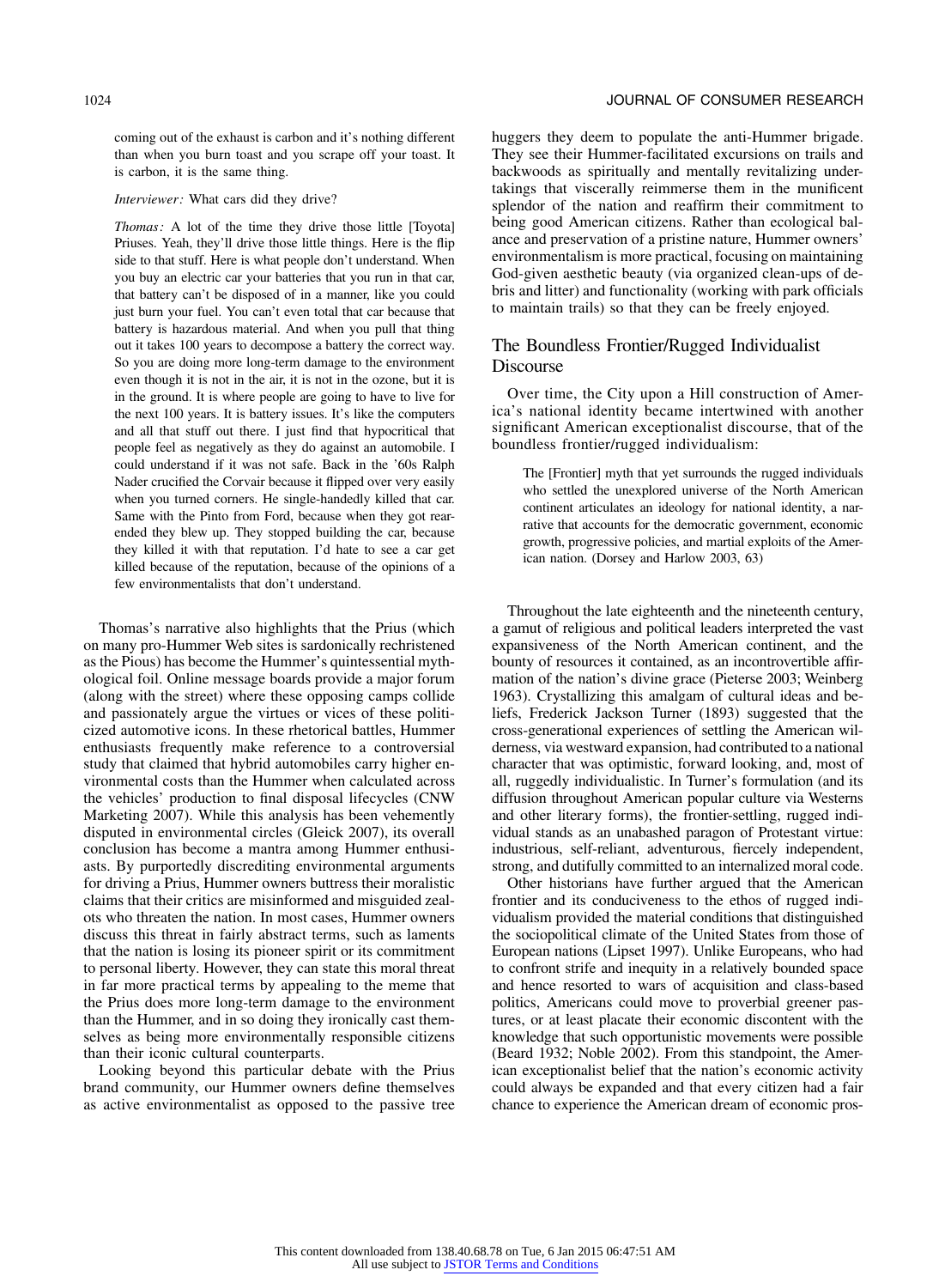perity and self-sufficiency helped to defuse the socioeconomic pressures that had fomented class conflict and socialist movements over the course of Europe's embattled history (Lipset 1997; Noble 2002; Ruggie 2005).

## Inflections and Adaptations in the Hummer-Mediated Morality Play

Our participants view the Hummer as a material means to rekindle the pioneer spirit that they believe has been dampened by a culture that encourages passivity, mindless conformity, and an enervating dependence on the government. For Hummer owners, the pioneer spirit encompasses a constellation of moral ideals that laid the foundation for America's national greatness: self-reliance (i.e., the rugged individualist archetype), defense of personal liberty, resilience in the face of adversity, and Christian charity. This latter ideal also imbues Hummer owners' collective notion of rugged individualism with a sense of communal responsibility, in the specific sense of helping others in times of crisis and need. The volunteer service organization HOPE (Hummer Owners Prepared for Emergencies) exemplifies this help thy neighbor ethos, as Susan expresses in her interview:

We [H1 and H2 drivers from all over the United States] went down to Katrina, and we were there for 3 months. That's what people do in the United States. This is a nation of volunteers. I lived in Austria for a year, and I never saw that. I didn't probably have the occasion to see it, but I didn't see that kind of spirit. I think it all has to do with "love your neighbor and your fellow man" kind of thing. Us ranchers, we all live by it. If someone needs help, you help. It goes back to ideals and working together for a common goal. You think about yourself as being "a part of" rather than "apart from," and that is what this nation was founded on, I think. People came from places where they felt oppressed for one reason or another, whether it was religious oppression, stems from governmental oppression or for one reason or another, they didn't have an opportunity to do what they want.

Susan, who has been an active member of HOPE for 5 years, understands America's frontier spirit to be one of volunteerism and Christian charity. For Susan, this altruistic tendency emanates from a collective memory of being defiant in the face of oppressive power, which creates an inexorable social bond among freedom-loving individuals. At first blush, this idea of a community of rugged individualists may seem oxymoronic. However, the sense of incongruity disappears once the other ideological aspect of these Hummer owners' moralistic identity work is taken into account—they, as true Americans who live in accord with the nation's exceptionalist values, are heroically resisting the encroachment of anti-American forces. Steven describes this during his interview:

When you fly from New York City to Los Angeles, you fly over the real United States. You don't start out in the real United States because New York City is as about as far removed from the American ideal as you can get. And you land in LA, which is also as far removed from the American ideal as you can get. But if you fly over Kansas and Nebraska and a lot of those places you're flying over those places that still have that feeling, that spirit of individual rights. Where they value individual rights more than everywhere else and

their community is important and that kind of stuff. . . . I think that's very much an American value that's been lost. So, I'm afraid that what happens on the edges—New York, Los Angeles, Chicago—spreads. Kind of insidious, you know? It starts here and it kind of spreads across. . . . When we are out [in the wilderness] with a group, with the Hummer West Club [name changed], then it's like an old-fashion, really small community. The values are very different. How many times do you drive down the road and you see someone on the side of the road broken down and you don't stop? You know? Because of this, I call it the dehumanization of the city. But when we're out there with this small community, this small group, if someone has a problem, we all have a problem. And you don't stop until everybody is off the trail, and you do whatever it takes, and it's just a wonderful, wonderful feeling. It's an old-fashion kind of feeling that I miss.

In this passage, Steven uses the commonplace trope of the heartland as a bastion of distinctively American virtues to convey his identity-affirming claim that real Americans are surrounded by individuals who have lost touch with the values that made America great. Rural communities (and Hummer owners who share these quintessential values) are then portrayed as the bulwark against the insidious spread of this un-American orientation. Stepping back from Steven's self-aggrandizing gloss, one could argue that many other off-road vehicles could allow individuals to experience the great American frontier. However, these devotees commonly explain that the Hummer possesses unparalleled all-terrain capabilities that afford experiences of the wilderness unattainable by most other SUVs.

As a practical matter, the off-roading capabilities of the Hummer, specifically the H2, are generally rated as being very good but more or less comparable to competing highend SUVs sold under the Jeep and Toyota brands. However, brands' symbolic meanings are seldom a direct expression of functional product attributes (Holt 2004). With this cultural branding caveat in mind, it is quite possible that the Hummer's association with resurgent American military might—and the potent media images of Humvees victoriously traversing hostile territories—is being inflected through these owners' enthusiastic references to their Hummers' unrivaled ability to conquer rugged terrain. Among some of our Hummer owners, strong support for the U.S. military and hawkish foreign policy provides a basis for the elective (and collective) affinity (Holt 1997) that they exhibit toward the Hummer brand. These affinities become most apparent when Hummer owners describe their political views and their unabashed support of America flexing its military muscle. Consider this self-reflection that Steven shouted out over the roar of his H2's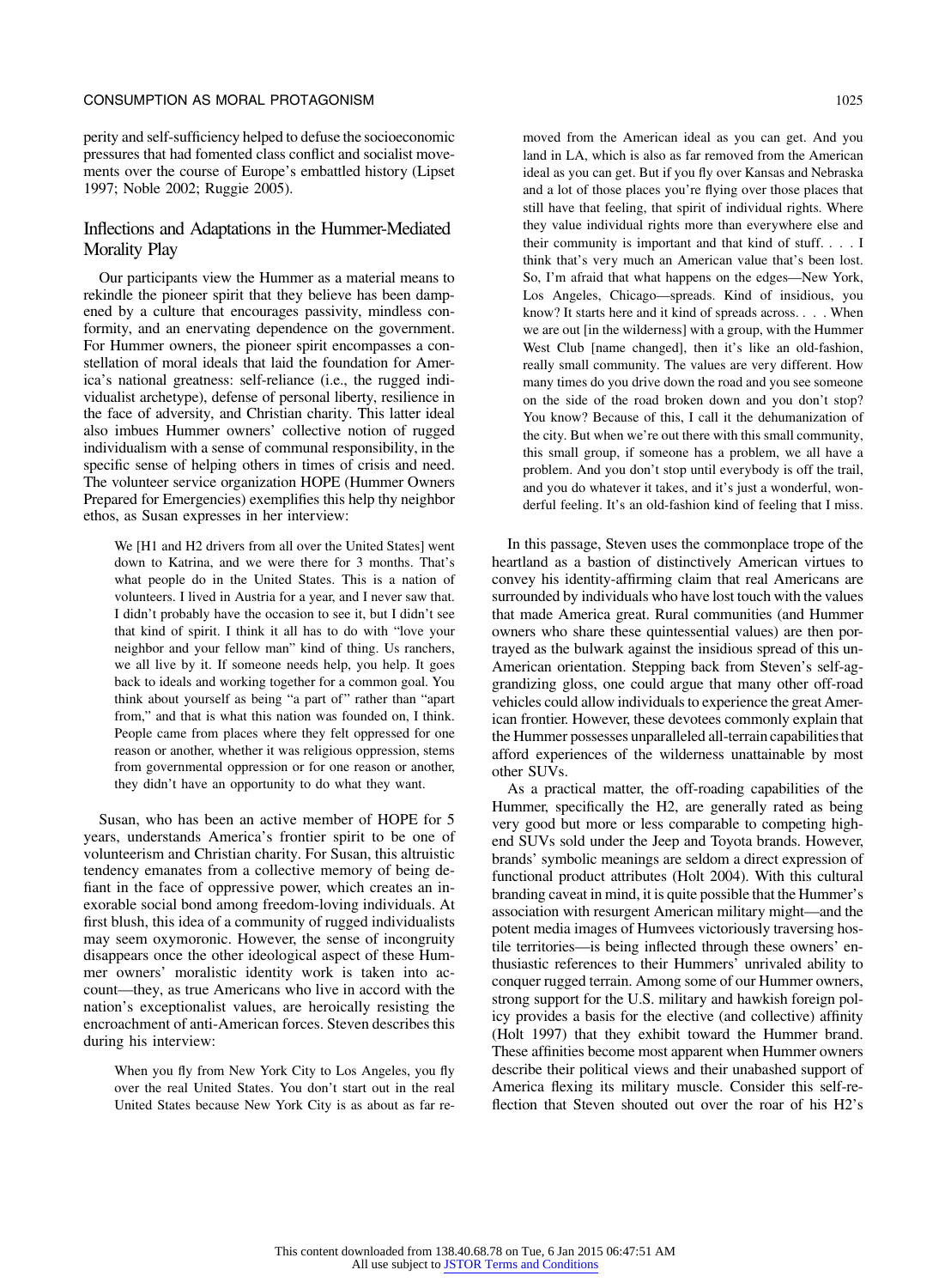#### 1026 JOURNAL OF CONSUMER RESEARCH

engine as he maneuvered up a precariously steep, off-road hill:

I honestly think we got soft. We got complacent from the feeling that war is gonna be fought with nuclear bombs from now on. . . . I think that the long period of cold war softened us up. I think with no hot war going on, we all got fat and lazy. Not all of us. I think today's military, I think that people that are in the U.S. military today are phenomenal and take it back on. . . . I think we should withdraw our military from Iraq, but right through Iran. We should bring them home. Just with a detour through Iran. Maybe Iran and North Korea. So, I'm at a bit of a hawk. I don't see the point of being the world's lone superpower if you don't flex a muscle.

Steven's interpretation of the cold war era and its aftermath, though selectively omitting the Vietnam conflict, echoes Reagan's political clarion call that the United States must regain its status as the world's prevailing military superior power in order to realize its City upon a Hill destiny (Troy 2005). For Steven, the Hummer is perfectly suited to this vision of resurgent American exceptionalism. In contrast to the complacent Americans who have gotten fat and lazy (and thereby weakened the nation), Steven depicts himself and other Hummer adventurers as Reaganite hard bodies (see Jeffords 1994): man-of-action heroes who possess the inner strength and self-reliance needed to make America great. Projecting from the personal to the political, Steven sees military conflict as a regenerative force that strengthens and revitalizes America's body politic.

Our participants readily characterized confrontations with their critics as both a battle for freedom and a fight against an America-hating hypocrisy. In regard to the latter issue, Hummer owners assail their save-the-environment critics for not living up to their own lofty rhetoric and furthermore for not acknowledging that such freedom-constraining ideas and demands are actually counterproductive:

You must have significant time on your hands to build this Web site. I have an idea for you though. How about you go create jobs for the American economy like me. I employ 26 people in SoCal and have two more positions available. So ask yourself, what do you do besides spread hate against American products? How many people do you employ? What do you do for the economy? Are you riding a bicycle or are you driving a car around that seats five but you drive alone? Look in the mirror at who you are and what you do. That is how you make change. And, no, it's not fair to say "we're just having fun." You are spreading hatred and passing judgment on the owners furthermore. You are endangering the people who are flipping off these owners. You're going to get someone hurt by promoting aggression and that's not funny. (Jason, fuh2.com, 2004)

These are the same tree huggers that wouldn't let the state of California clean up all the dead brush because of the animals that live in the brush. . . . yea that worked well didn't it! Last I remembered I saw millions of acres burnt up, animals and humans killed because of all the dead brush. tree huggers need to get a life, or a job, leave everyone else alone, worry about yourself, let nature take its course (like it has for the last several billion years). Keep your f#@ing hands off other people's property before you get shot, get in your hybrid, go to starbucks and shut the f\*\$# up! In the forums, they say, that h2 people are stupid, azzholes, and several other nasty names. Well, I hope its their child that comes into the burn ward that my buddy works at that treats burned children. Oh yea he drives an H2 so I guess he's an azzhole. (Morphuss, h2.fanatic.com, 2004)

These defiant narratives invoke the can-do, self-made, entrepreneurial aspects of the frontier ethos. For Jason and Morphuss, their key moral claim is that Hummer owners are contributing to the nation's well-being through their productive work as entrepreneurs and doctors, while they disparage their (more vociferous) critics as unproductive, Americanhating hypocrites (i.e., Are you driving a car around that seats five but you drive alone?) and tree huggers who value dead brush over a vibrant economy.

Hummer owners rail most indignantly at the (perceived) hypocrisy of their proverbial Prius-driving antagonists for engaging in a gamut of consumption practices that consume vast quantities of natural resources and produce  $CO<sub>2</sub>$  in substantial volumes. For mainstream environmentalists, this structural dilemma makes it imperative that socially responsible consumers work to offset their respective contributions to global warming and resource depletion by adopting energy-conserving technologies (such as hybrid cars and fluorescent light bulbs) and supporting the still nascent market for renewable forms of energy (Gore 2006). For Hummer enthusiasts, however, carbon-offsetting plans and other presumably eco-friendly consumption practices simply mask another kind of inconvenient truth: self-proclaimed environmentally conscious consumers are hypocrites.

Okay, so drive a Prius, that's fine, but then don't get into an airplane to fly to a movie set, because the private jet that you have is gonna put a lot more exhaust in the air than this Hummer, and a thousand Hummers, and use a lot more fuel, you know? Let's talk about it realistically. You want to drive Prius and have to shoot in New York? Drive your Prius from LA to New York. We will see you there in a week. They will never do that. It's uncomfortable. They will do whatever is convenient for them. And I'm sure if you went into their mansions, you will find stuff that isn't ecologically right. You put hair spray into your hair? Well, that has a lot of ozone in there. Anything you're doing is gonna ruin something. You know? (Marcel, interview)

Marcel, who works as an attorney in the Hollywood area, invokes a contrast between the legion of average, real Americans and environmentally outspoken celebrities—who nicely fit the bill of the so-called Hollywood elite so often vilified on conservative talk radio. Through this framing, critics of the Hummer are cast as sanctimonious frauds who lead extravagant lifestyles while bashing humble, hard-working Hummer own-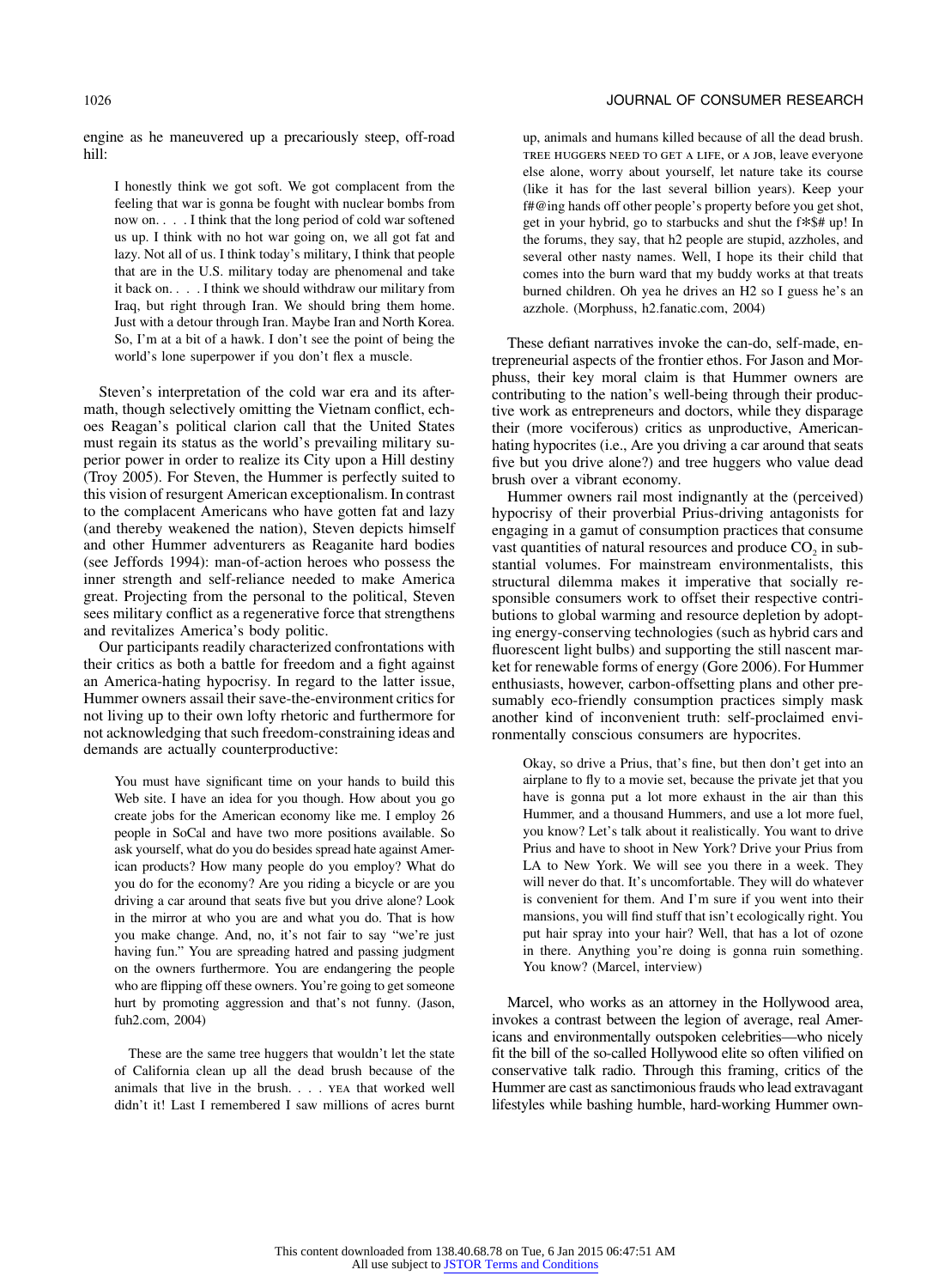ers. Marcel's passage ends on a note that sounds fatalistic: no matter what you do, you will be damaging the environment. However, this sentiment has a different connotation when understood in the broader context of the Hummer community's articulation of American exceptionalism. It portrays nature as a rugged and indestructible entity that has withstood eons of wild fires, volcanic eruptions, meteorite impacts, floods, earthquakes, ice ages, and other geological and meteorological traumas:

But before we got here forest fires burned for thousands and thousands of years, and you can't tell me that a fire burning for a thousand years wasn't putting a whole lot of  $CO<sub>2</sub>$  up in the atmosphere. If you go back to a place like that, there's a whole layer of ash where all the forests around here burned down 20 billion years ago, or 20 million. I think Mother Nature is going to take care of us. She's a mean old bitch. And I think she appreciates being taken care of. Sure, I'm using a little bit of dead dinosaur. I should give a little bit back. That was my daughter's comment. One of her professors beat her up for owning a Jeep. And she said, you know, "My whole family's religious conviction is to go out in the world and enjoying its ambience. And this Jeep allows me to get to places where I will never get otherwise. Some of those are pretty magnificent places. And you'll never see them." And the guy was completely taken aback. (Robert, interview)

In articulating his views, Robert relies on ambiguous phrases and near non sequiturs (e.g., nature is a mean old bitch who is going to take care of us) to posit a proportional contrast between the carbon produced by eons of forest fires and volcanic eruptions versus the comparatively minute amount of carbon emissions that accrue from "using a little bit of dead dinosaur" to fuel his H1. Through the story about his daughter's (triumphant) conflict with her professor, Robert expresses his view that the American frontier is meant to be explored and enjoyed, providing revitalizing experiences that are presumably foreclosed to those who do not countenance off-road vehicles. In this passage, Robert also expresses his sense of moral obligation to "give a little bit back" to nature in return for his consumption of fossil fuels. One of the ways he fulfills this sense of duty is by organizing local Hummer drivers to go on maintenance excursions where they clear brush, pick up litter, and make repairs to the off-road and hiking trails in a Californian state park. From Robert's perspective, these tangible environmental efforts are more useful and more in keeping with America's "can do" spirit than the hypocritical eco-orthodoxy of condemning Hummers and driving hybrid automobiles. Robert and his fellow club members regard themselves as modernday pioneers who are venturing into forgotten areas where most Americans, owing to laziness and diminution of the nation's pioneer spirit, no longer dare to tread.

Whereas environmentally oriented critics of the Hummer interpret nature as being in a pristine state that must be protected from human encroachments, Hummer owners endorse a more pragmatic, hands-on cultural construction of being responsible caretakers of the American frontier, which echoes the pioneer spirit canonized by the ideology of American exceptionalism:

*Thomas:* I was a Sierra Club member years ago not because I heavily believed in it, but because you should preserve some stuff. I was not active in it. Just send in the money and get the magazines, which was fine because the money went towards fighting something. But I chose not to renew for one time. And they sent someone out to my house to re-recruit me, and they saw the Hummer outside my house, and, oh my god, they thought I was killing people with axes.

#### *Interviewer:* What did they say?

*Thomas:* The rudest things. Like "how could [you] be a member of the Sierra Club and own a Hummer?" And I go "What have I done wrong?" I mean if you look at the Hummer community and you have been out with the H1 guys, those guys will pick up debris that is on the side of trails, old cars, washers, that people throw away. They do stuff to beautify or back up what a mountain range or desert was. They go out and help people when boulders roll down and cover their driveways up in the mountains. The city doesn't come out to move them, but these guys will go out there and hack that thing away and pull it out for them. I mean the people who own Hummers, they are a community.

Although Thomas clearly indicates that Hummer owners and Sierra Club members should be on the same side, the responses of the Sierra Club recruiters have made him aware of an ideological rift. From his standpoint, this schism is due to an emotional prejudice that precludes Sierra Club types from understanding that Hummer owners are a community devoted to preserving the frontier. In contrast, he portrays the Hummer as being uniquely suited (via its rugged off-road capabilities) to the task of restoring the American frontier to its former glory and keeping the threats posed by littering and dumping at bay. This rendering places the Hummer on a different cultural plane from the waste that is created by consumer culture, an interpretation that environmentalists would most assuredly challenge.

For devoted Hummer owners, Al Gore is living proof that their environmental critics are misinformed hypocrites who do not live up to their own lofty and ill-conceived standards. In our interviews and on many Hummer-related Web sites, Gore is routinely castigated for his grandiose lifestyle and his frequent use of airline travel to spread the word about global warming and the deleterious consequences of carbon emissions. For Hummer enthusiasts, Gore's eco-posturing is actually worse than the proverbial case of the pot calling the kettle black; rather, he is portrayed as an eco-scammer who is attaining wealth and fame at the expense of their freedom. In keeping with Hummer owners' commitment to the trope of the boundless frontier, Gore's dire warnings about global warming are summarily dismissed as lacking commonsense, as illustrated by the reflections of Robert:

Al Gore is one of the truly biggest hypocrites, as far as I'm concerned. I mean, he does this global warming movie, but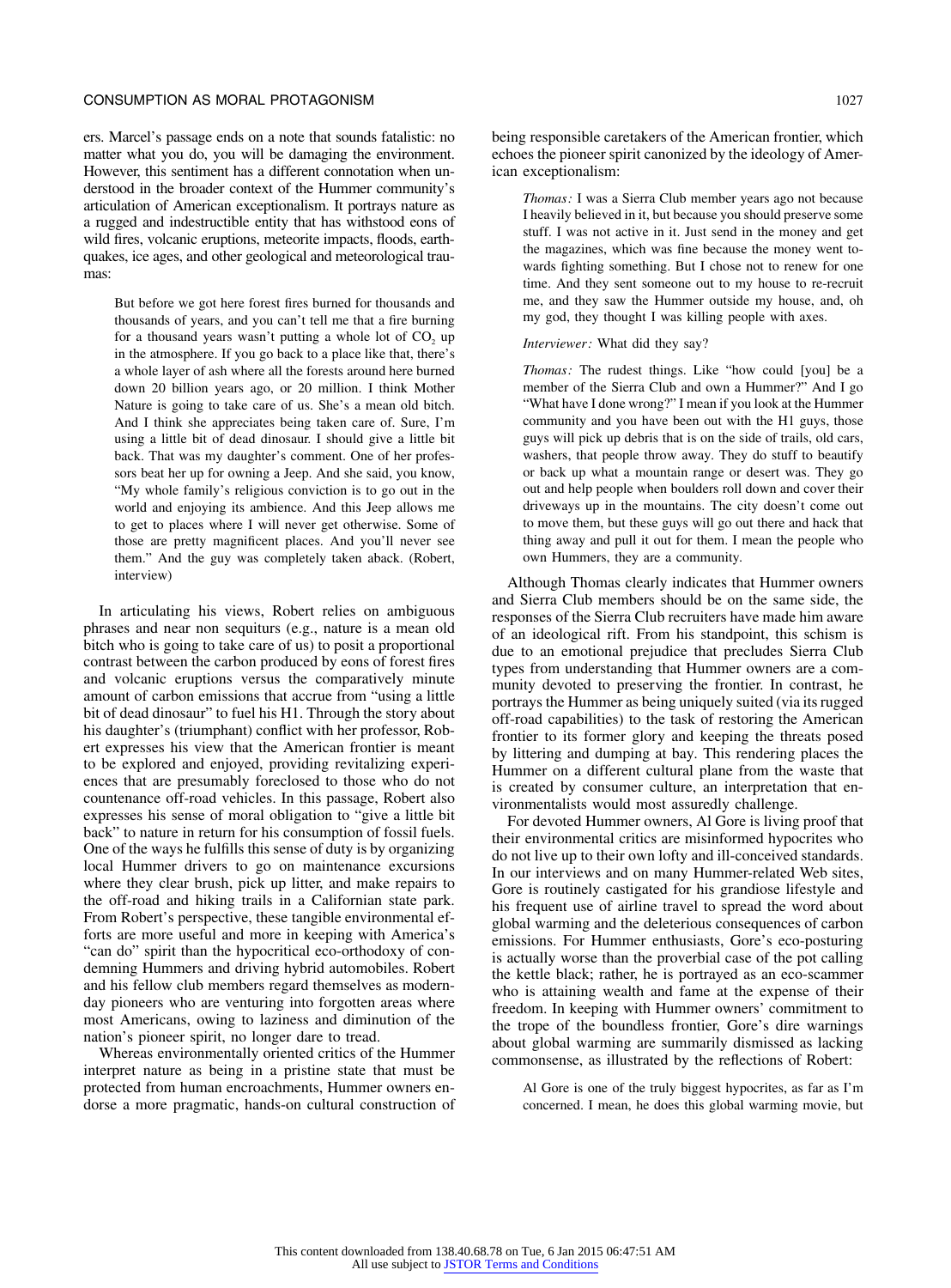he's got a 25,000 square feet house in Tennessee that sucks down 2,000 dollars for energy a month, and he is bitching at me for driving a Hummer?! I don't think he's a patriot, I don't think he's a straight up kind of guy. I think he's doing whatever he can do to keep his name in the news. He is kind of like these people that taught my daughter. They would say something that is totally nonsense, has no common sense. And she caught on to it, and they just beat the shit out of her, you know? And she said, "I really like the environment, I want to learn about the science of environment, but I want to learn real science, not real hysteria." After her graduation [ceremony] they had a little environmental science lecture. Listening to this guy speaking, I wanted to drive up there [to the podium area] purposely in my Hummer, but she begged me not to [*laughs*]. But I didn't stay long, because of all the rhetoric that they were generating while I was standing there. It wasn't good science. I've spent my whole life trying to understand why things work the way they do. Why chemical reactions work.

Robert's passage illustrates the ways in which Hummer owners rhetorically invert the condemnations that they are uninformed, uncaring, or the status-chasing dupes of advertising. In these enthusiasts' rejoinders, Hummer antagonists are the ones who are deemed to be irrational, mindlessly jumping on the global warming bandwagon, and regurgitating "junk science"—their trope du jour for rejecting anthropogenic causes of climate change. Robert further depicts his eco-nemesis as attempting to indoctrinate his daughter in these nonsensical beliefs, though she heroically resists owing to her rugged individualist spirit and commitment to real science (both presumably inherited from her father). Drawing the connection to besiegement and the defense of liberty, Robert imagines using his Hummer to disrupt his daughter's graduation event, an envisioned act of aggression, which he justifies on the grounds that the environmental science lecture constituted an unwarranted attack on truth and personal freedom.

### **DISCUSSION**

In this article, we have analyzed the mythic and ideological tensions that animate a brand-mediated moral conflict and the kinds of identity work that consumers undertake through these antagonisms. When our Hummer enthusiasts are directly confronted by their moralizing critics, they invoke a historically established, countervailing set of ideological meanings to portray these condemnations as the epitome of un-American values. By infusing the morality play myth with meanings drawn from the ideology of American exceptionalism, Hummer owners cast themselves as heroic moral protagonists (i.e., true Americans) who are defending sacrosanct national values, beliefs, and ideals from hostile and potentially destructive attacks. For Hummer enthusiasts, their moralistic identity work also engenders feelings of moral validation and vindication through their (perceived) rhetorical and ritualistic triumphs over their anti-Hummer adversaries.

From the observed articulations of consumers' moralistic identity work, we have derived a model of consumption as moral protagonism (see fig. 1). The model highlights a constellation of mythic structure, ideological tensions, and market resources (upper and central boxes) that consumers engage when they vindicate their preferred ideological systems through market-mediated moral conflicts (lower boxes). In this framework, the moral protagonist myth provides a resilient narrative structure for these rhetorical battles that can accommodate a broad range of ideological meanings and marketplace resources, with the latter two being contingent upon situational contexts. This model can be usefully compared to prior studies of the mythic and ideological shaping of consumption practices. These studies tend to blur distinctions between mythic form and ideological meanings and effects (cf. Crockett and Wallendorf 2004; Hirschman 1988; Holt 2004; Holt and Thompson 2004; Peñaloza 2001; Thompson 2004). In contrast, our model provides enhanced analytic clarity by discriminating between mythic form and ideological content and opening up considerations of how different mythic structures are animated by a diversity of ideological meanings, how the identity relevance and resonance of ideological meanings can be enhanced by being incorporated into culturally prominent mythic structures, and the ways in which marketplace resources (and corresponding consumption practices) are situated in a prevailing mythological script and used to articulate ideological meanings in context specific ways.

Our model also extends and modifies prior theorizations of moralistic identity work. To begin, extant studies on consumer moralism have limited utility for understanding consumers' moralistic identity work because they have tended to equate moralistic consumption with market-mediated demonstrations of anti-corporate, anti-consumerist ideology. We argue that consumers' identity work attains a moralistic quality by mobilizing particular mythic structures rather than reiterating any specific ideological content. By invoking the myth of the moral protagonist, consumers can frame ideological differences in terms of an essentially Calvinistic distinction between the elect (or saved) and the sinners. This mythic divide is the foundational premise for the morality play's quintessential narrative motif—the good, the moral, and the just will ultimately triumph over the evil, the immoral, and the unjust, although this beatific outcome can only be attained through struggles and resolute belief (Barthes 1972). Thus, the morality play myth allows consumers to venerate and validate their own ideological beliefs and values while casting different ideological views—all as represented through consumption practices—as antagonistic threats to a sacrosanct moral order. This morality play framing also provides consumers with another cultural means for interjecting a captivating sense of drama and existential significance into their everyday lives (cf. Celsi, Rose, and Leigh 1993; Holt and Thompson 2004).

Our study also offers new insights into the rhetorical and ritual significance of ideologically based antagonisms in consumers' moralistic identity work. To illustrate this point, let us consider the findings of Kozinets and Handelman (2004) regarding the adversarial relationship between self-proclaimed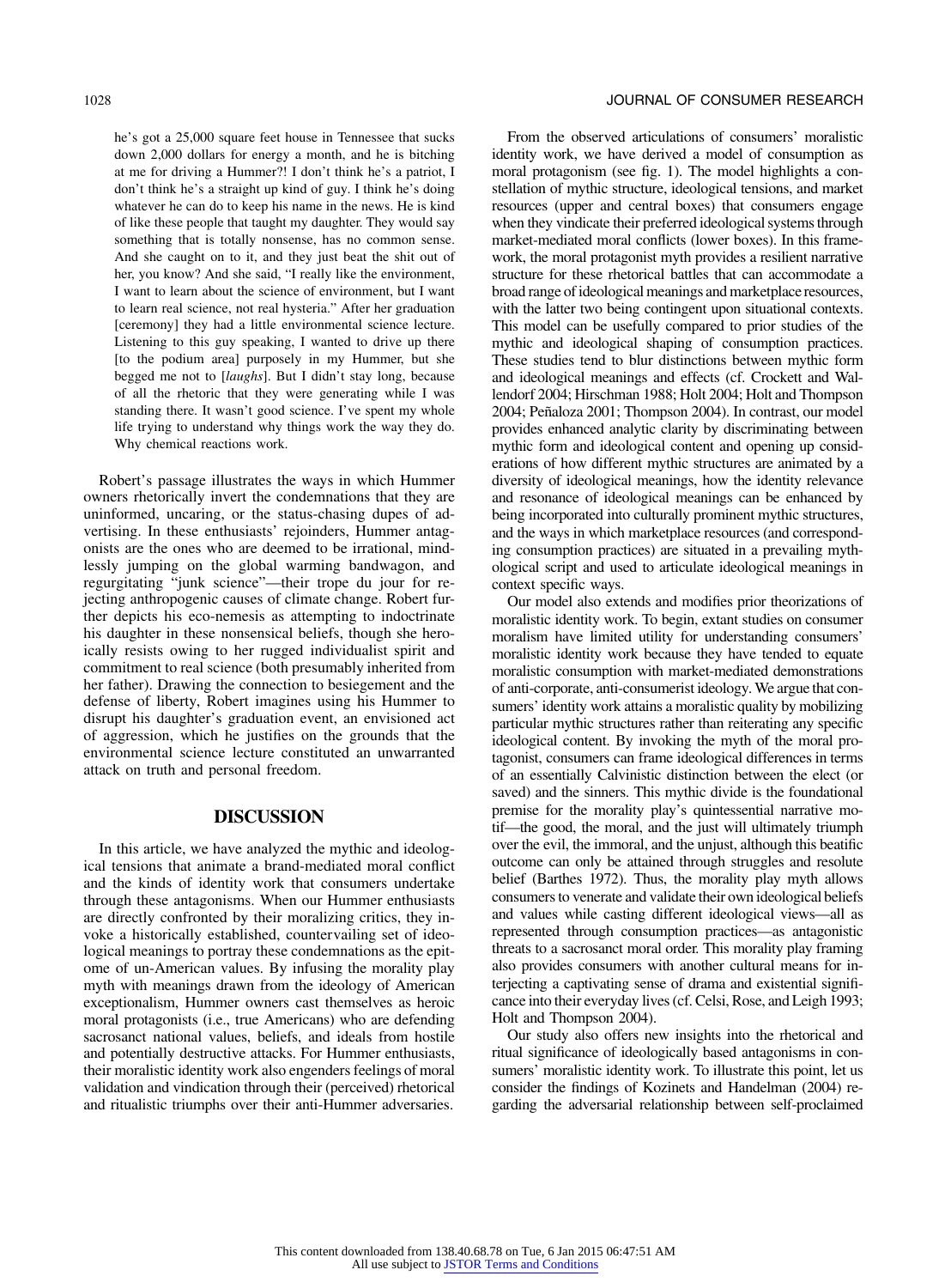#### **FIGURE 1**

CONSUMER IDENTITY WORK AS MORAL PROTAGONISM



NOTE.–The \* designates contextually contingent aspects of the model.

anti-consumption activists and mainstream consumers. They highlight that anti-consumption activists routinely portray themselves as "more knowledgeable" and "morally superior" to stereotyped mainstream consumers, who, in turn, are represented as mindless dupes of the corporate system who are prone to laziness, selfishness, and even wickedness. From Kozinets and Handelman's (2004) theoretical standpoint, these adversarial constructions of mainstream consumers pose a barrier to activists' achieving of their society-transforming goals because actual consumers are likely to reject such strident and absolutist arguments and normative pronouncements. They then suggest that a more effective activist strategy would "acknowledge the many areas of overlap and common concern between consumers and activists" and, furthermore, "enact activism as a meeting of equals, a dialog, a co-construction" (Kozinets and Handelman 2004, 702–3). However, this conciliatory approach assumes that this adversarial quality is an incidental, and therefore excisable, aspect of consumer moralism that stands in the way of activists' real objectives: making the world a better place, enhancing quality of life, and so forth.

In contrast, our analysis suggests that moral polemics and adversarial conflicts are structural features of the moral protagonist myth that consumers draw from in the course of performing moralistic identity work. From this perspective, anti-consumer activists' adversarial formulations provide a sense of moral superiority and the moral certainty of good/ us versus evil/them dualisms and hence produce identity value in both a personal and collective sense. This identity value is produced by demonstrating the inherent righteousness of their normative and ideological beliefs through the ritualistic and rhetorical vanquishing of a moral opponent whom they deem to be transgressing a moralistic order. Kozinets and Handelman (2004) also conclude that mainstream consumers reject activists' evangelical overtures because they are reacting negatively to the paternalistic, constraining, and overzealous connotations of these anti-consumption/ anti-consumer formulations. However, our analysis further suggests that consumers' repudiation of the activists' narratives can entail a more proactive, moralistic form of identity work.

From this standpoint, the moral protagonist myth also provides consumers with a rhetorical means to link their consumption practices and personal identities to a consequential, collectively shared moral project and, thereby, insulate themselves from the threats of anomie, reflexive doubt, social alienation, and existential insecurity posed by the fluid and perpetually contingent conditions of postmodern society (Bauman 2000). This collective project of saving a group, society, and even the world from the excesses of sinners, however they may be ideologically defined, is fairly evident in the evangelical tone struck by anti–consumer activists (Kozinets and Handelman 2004) or the vitriolic indictments that anti-Hummer groups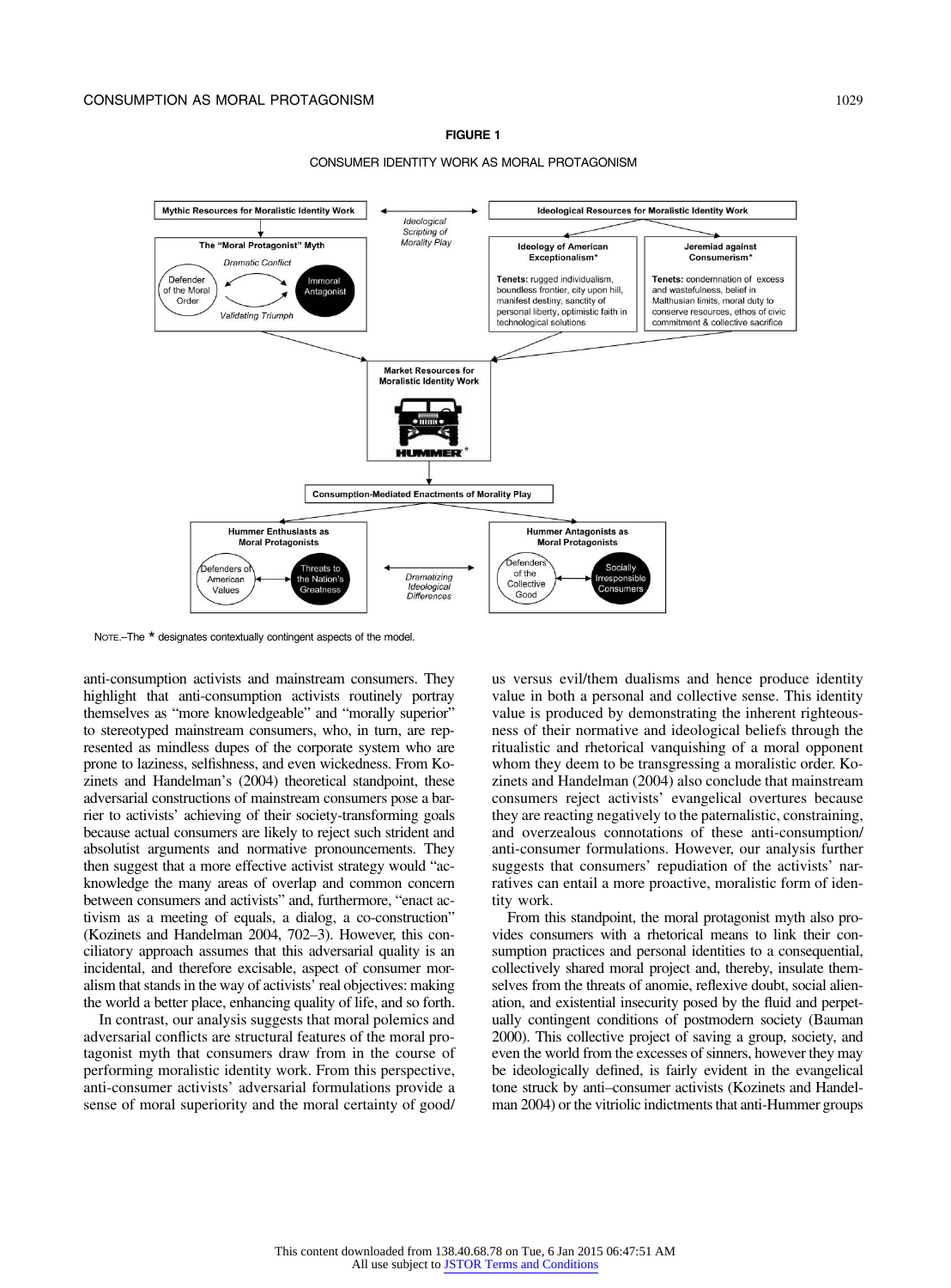direct toward the brand and its owners. However, we have also shown that such de facto moral crusades against a consumer group provide a pretext for the targeted consumers to rhetorically exchange mythic roles and portray themselves as heroic defenders of the greater good and sacred values and ideals. Thus, evoking the morality play myth produces identities that are dialectically linked and animated by adversarial relations among ideologically opposed consumers. Through this play of moral protagonism, consumers imbue their consumption practices and identity-relevant brands with sacralized meanings (Belk, Wallendorf, and Sherry 1989) and existentially anchor their consumer identities in a system of ideological beliefs that are mythically canonized as being inherently virtuous.

This facet of our model also has implications for understanding consumers' employment of oppositional brand meanings in their individual and collectively shared identity projects. Prior research has documented that consumers can intensify their brand commitments and loyalties by designating certain brands as enemies and infusing them with disparaging meanings, often carrying moralistic charges (Atkin 2004; Muñiz and O'Guinn 2001; Muñiz and Schau 2005; Schouten and McAlexander 1995). These accounts further argue that consumers view certain brands as enemies when they are deemed to be direct threats to the survival of the celebrated brand, as in the cases of Apple Mac consumers demonizing Microsoft (O'Guinn and Muñiz 2005), local coffee shop enthusiasts rallying against Starbucks (Thompson at al. 2006), or Harley riders' vehement rejection of Japanese-built bikes (Schouten and McAlexander 1995). Our analysis suggests that consumers can have other more mythically driven motivations for identifying and vilifying certain brands. From this perspective, consumers' enemy narratives are another means for enacting morality play dynamics and enhancing the identity value of their own brand-centric consumption practices.

In the case of the Hummer versus Prius antagonisms, for example, at the time of our data collection, the Prius did not pose a direct competitive threat to the market survival of the Hummer. These brands were targeting very different market segments through appeal to quite ideologically distinct brand stories. In terms of our model, Hummer owners saw the Prius as their emblematic enemy brand because these ideological differences readily mapped onto the mythic tension between a moral protagonist and a moral antagonist. More generally, we suggest that consumers conduct moralistic identity work by consuming brands and lifestyles that accentuate rather than assuage (latent) ideological tensions that prevail at a given cultural moment. The identification of enemy brands (and by implication enemy brand communities) personifies these underlying ideological schisms and thereby allows particular marketplace resources to be potent symbols for moralistic identity work.

This constructive interplay between the moral protagonist myth, ideological beliefs, and consumers' identity work may also be quite germane to the emotional and experiential aspects of status distinctions and symbolic boundary maintenance (Bourdieu 1984). For the most part, prior consumer research has focused on how specific consumer practices, preferences, and tastes serve, in a largely unreflexive manner, to reproduce a given structure of social arrangements and status hierarchies (Allen 2002; Henry 2005; Holt 1998). Our analysis suggests that these structural predispositions can also be animated and reinforced through morality play dynamics that imbue these distinctions with heightened emotional significance and enable them to be more readily enacted as a dramatic aspect of one's identity. Echoing Nietzsche, Foucault (1977) argued that moral arguments can serve to rationalize and justify the imposition of power and their constituent relations of domination and subjugation. In this spirit, moralistic narratives can be used to reproduce and justify status distinctions in a manner that does not explicitly invoke the specters of domination, subordination, and competing collective interests. For example, high cultural capital consumers, who are ardently defending a class-based distinction between refined and vulgar tastes, do not need to understand themselves as simply protecting their social status, and indeed such a self-serving rationale would undermine the moral authority needed to effectively defend the symbolic boundary. Rather, such consumers can vest their identities in the moralistic idea of protecting morally redeeming, aesthetic ideals from debased cultural forms that could ultimately undermine the social order. Thus, underlying structural imperatives and forces that push for class reproduction (e.g., Holt 1998) can be experienced, enacted, and justified as moral struggles to protect sacrosanct ideals and values from threatening others.

#### **REFERENCES**

- Allen, Douglas (2002), "Toward a Theory of Consumer Choice as Sociohistorically Shaped Practical Experience: The Fits-Likea-Glove (FLAG) Framework," *Journal of Consumer Research*, 28 (March), 515–32.
- Arnould, Eric J. (2007), "Should Consumer Citizens Escape the Market?" *ANNALS of the American Academy of Political and Social Science*, 611 (May), 96–111.
- Arnould, Eric J. and Linda L. Price (1993), "River Magic: Extraordinary Experience and the Extended Service Encounter," *Journal of Consumer Research*, 20 (June), 24–45.

Arnould, Eric J. and Craig J. Thompson (2005), "Consumer Culture Theory (CCT): Twenty Years of Research," *Journal of Consumer Research*, 31 (4), 868–83.

Atkin, Douglas (2004), *The Culting of Brands*, New York: Portfolio. Barthes, Roland (1972), *Mythologies*, New York: Hill & Wang.

- Bauman, Zygmunt (2000), *Liquid Modernity*, New York: Polity.
- Beard, Charles A. (1932), *The Myth of Rugged American Individualism*, New York: Day.
- → Belk, Russell W. and Janeen Arnold Costa (1998), "The Mountain Man Myth: A Contemporary Consuming Fantasy," *Journal of Consumer Research*, 25 (3), 218–41.

Belk, Russell W., Melanie Wallendorf, and John F. Sherry (1989), "The Sacred and the Profane in Consumer Behavior: Theodicy on the Odyssey," *Journal of Consumer Research*, 16 (1), 1–39.

- Bercovitch, Sacvan (1978), *The American Jeremiad.* Madison: University of Wisconsin Press.
- Boorstin, Daniel J. (1958), *The Americans: The Colonial Experience*, New York: Random House.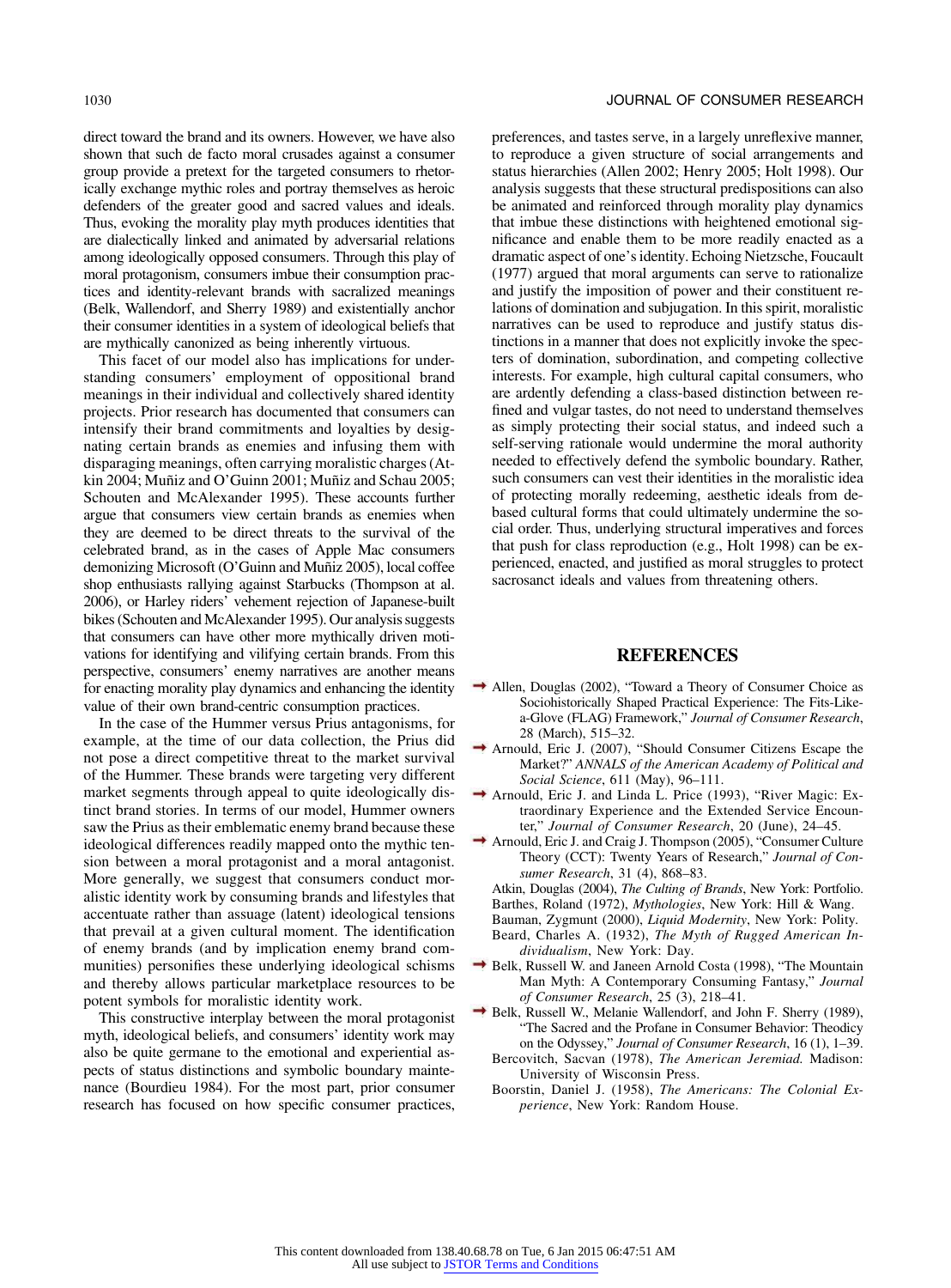- Carducci, Vince (2006), "Culture Jamming: A Sociological Perspective," *Journal of Consumer Culture*, 6 (1), 116–38.
- Celsi, Richard, Randall Rose, and Thomas Leigh (1993), "An Exploration of High-Risk Leisure Consumption through Skydiving," *Journal of Consumer Research*, 20 (1), 1–21.
	- CNW Marketing (2007), "Dust to Dust: The Energy Cost of New Vehicles from Concept to Disposal," http://cnwmr.com/nssfolder/automotiveenergy/DUST%20PDF%20VERSION.pdf.
	- Cohen, Maurie, Aaron Comrov, and Brian Hoffner (2005), "The New Politics of Consumption: Sustainability in the American Marketplace," *Sustainability: Science, Practice, and Policy*, 1 (Spring), 58–76.
- Crockett, David and Melanie Wallendorf (2004), "The Role of Normative Political Ideology in Consumer Behavior," *Journal of Consumer Research*, 31 (3), 511–28.
	- Cross, Gary (2000), *An All-Consuming Century: Why Commercialism Won in Modern America*, New York: Columbia University Press.
- Davis, Tami R. and Sean M. Lynn-Jones (1987), "City upon a Hill," *Foreign Policy*, 66 (Spring), 20–38.
	- de Graaf, John, David Wann, and Thomas H. Naylor (2002), *Affluenza: The All Consuming Epidemic*, San Francisco: Berrett-Koehler.
	- de Tocqueville, Alexis (1835/1954), *Democracy in America,* New York: Vintage.
	- de Vise, Daniel (2007), "Hummer Fans' Convoy of Compassion," *Washington Post*, August 6, B3, http://www.washingtonpost.com/ wp-dyn/content/article/2007/08/05/AR2007080501493.html.
	- Dillman, Joanne Clark (2007), "Armored Bodies: The Hummer, the Schwarzenegger Persona, and Consumer Appeal," in *The Hummer: Myths and Consumer Culture*, ed. Elaine Cardenas and Ellen Gorman, Lanham, MD: Lexington, 65–80.
- Dorsey, Leroy G. and Rachel M. Harlow (2003), "'We Want Americans Pure and Simple': Theodore Roosevelt and the Myth of Americanism," *Rhetoric and Public Affairs*, 6 (Spring), 55–78.
- Edensor, Tim and Sophia Richards (2007), "Snowboarders vs. Skiers: Contested Choreographies of the Slopes," *Leisure Studies*, 26 (January), 97–114.
	- Foster, Derek S. (2007), "Resisting Hummers through Visual Rhetoric: FUH2.com as Counterpublic," in *The Hummer: Myths and Consumer Culture*, ed. Elaine Cardenas and Ellen Gorman, Lanham, MD: Lexington, 193–206.
	- Foucault, Michel (1977), "Nietzsche, Genealogy, History," in *Language, Countermemory, Practice: Selected Interviews and Essays*, ed. Donald F. Bouchard, Ithaca, NY: Cornell University Press, 139–64.
	- Galbraith, John Kenneth (1958), *The Affluent Society*, Boston: Houghton Mifflin.
- Giesler, Markus (2006), "Consumer Gift Systems," *Journal of Consumer Research*, 33 (2), 283–90.
- (2008), "Conflict and Compromise: Drama in Marketplace Evolution," *Journal of Consumer Research*, 34 (6), 739–54. Glassner, Barry (2000), *The Culture of Fear: Why Americans Are*
- *Afraid of the Wrong Things*, New York: Basic.
- Gleick, Peter (2007), "'Dust to Dust' Report Misleads the Media and Public with Bad Science," Oakland, CA: Pacific Institute, http://www.pacinst.org/topics/integrity\_of\_science/ case\_studies/hummer\_vs\_prius.pdf.
- Godshalk, William Leigh (1974), "All's Well That Ends Well and the Morality Play," *Shakespeare Quarterly*, 25 (Winter), 61–70. Gore, Albert (2006), *An Inconvenient Truth: The Planetary Emer-*

*gency of Global Warming and What We Can Do about It*, New York: Rodale.

- Greene, Jack P. (1993), *The Intellectual Construction of America: Exceptionalism and ldentity from 1492 to 1800*, Chapel Hill: University of North Carolina Press.
- Gunn, Giles (1994), *Thinking across the American Grain: Ideology, Intellect, and the New Pragmatism*, Chicago: University of Chicago Press.
- Hamilton, Clive and Richard Denniss (2006), *Affluenza: When Too Much Is Never Enough*, New York: Allen & Unwin.
- Henry, Paul C. (2005), "Social Class, Market Situation, and Consumers' Metaphors of (Dis)Empowerment," *Journal of Consumer Research*, 31 (4), 766–78.
- $\rightarrow$  Hilton, Matthew (2004), "The Legacy of Luxury: Moralities of Consumption since the 18th Century," *Journal of Consumer Culture* 4 (March), 101–23.
- $\rightarrow$  Hirschman, Elizabeth C. (1988), "The Ideology of Consumption: A Structural-Syntactical Analysis of 'Dallas' and 'Dynasty',' *Journal of Consumer Research*, 15 (3), 344–59.
- Holt, Douglas B. (1997), "Poststructuralist Lifestyle Analysis: Conceptualizing the Social Patterning of Consumption in Postmodernity," *Journal of Consumer Research*, 23 (4), 326–51.
- $-$  (1998), "Does Cultural Capital Structure American Consumption?" *Journal of Consumer Research*, 25 (1), 1–26.
- ——— (2000), "Postmodern Markets," in *Do Americans Shop Too Much?* ed. Joshua Cohen and Joel Rogers, Boston: Beacon, 63–68.
- ——— (2002), "Why Do Brands Cause Trouble? A Dialectical Theory of Consumer Culture and Branding," *Journal of Consumer Research*, 29 (1), 70–90.
- (2004), *How Brands Become Icons: The Principles of Cultural Branding*, Boston: Harvard Business School Press.
- Holt, Douglas B. and Craig J. Thompson (2004), "Man-of-Action Heroes: The Pursuit of Heroic Masculinity in Everyday Consumption," *Journal of Consumer Research*, 31 (2), 425–40.
	- Horowitz, Daniel (1984), *The Morality of Spending*, Baltimore: Johns Hopkins University Press.
	- ——— (2004), *Anxieties of Affluence: Critique of American Consumer Culture*, Amherst: University of Massachusetts Press.
	- Hughes, Richard T. (2004), *Myths America Lives By*, Urbana: University of Illinois Press.
	- James, Oliver (2007), *Affluenza*, London: Vermilion.
	- Jeffords, Susan (1994), *Hard Bodies: Hollywood Masculinity in the Reagan Era*, New Brunswick, NJ: Rutgers University Press.
	- Jenkins, Henry (2006), *Convergence Culture: Where Old and New Media Collide*, New York: New York University Press.
	- Klein, Allison (2007), "Hummer Owner Gets Angry Message: Vandals Batter D.C. Man's SUV, Slash Its Tires and Scratch in an Eco Note," *Washington Post*, July 18, B1, http:// www.washingtonpost.com/wp-dyn/content/article/2007/07/17/ AR2007071701808.html.
- Kozinets, Robert V. (2002), "Can Consumers Escape the Market? Emancipatory Illuminations from Burning Man," *Journal of Consumer Research*, 29 (1), 20–38.
- Kozinets, Robert V. and Jay M. Handelman (2004), "Adversaries of Consumption: Consumer Movements, Activism, and Ideology," *Journal of Consumer Research*, 31 (3), 691–704.
- Levy, Sidney J. (1981), "Interpreting Consumer Mythology: A Structural Approach to Consumer Behavior," *Journal of Marketing*, 45 (3), 49–61.
	- Lipset, Seymour Martin (1997), *American Exceptionalism: A Double-Edged Sword*, New York: Norton.